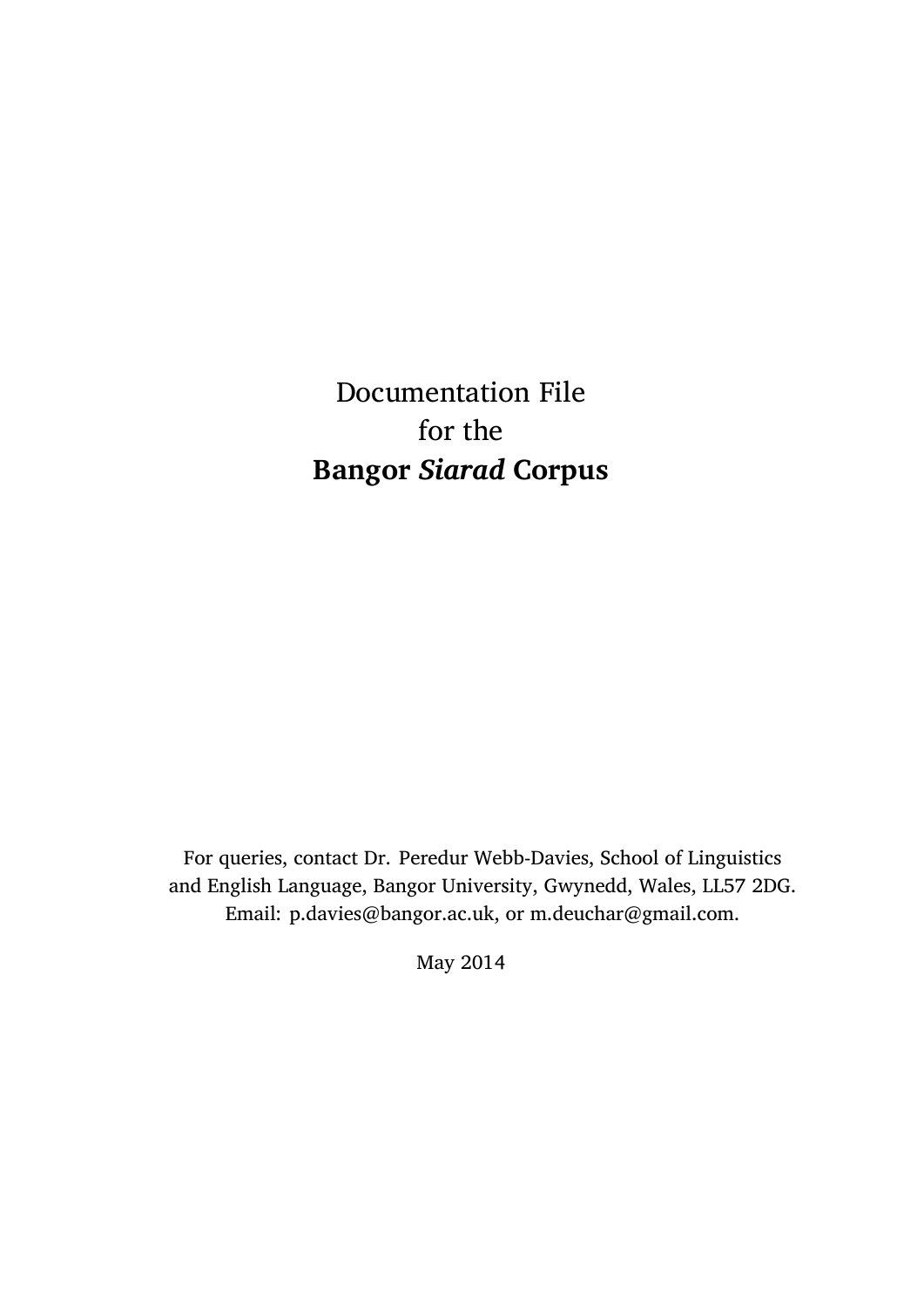## **Section 1**

## **Introduction**

1.1.1 The Siarad<sup>1</sup> corpus of Welsh-English bilingual speech was recorded and transcribed between 2005 and 2008 as part of a research project funded by the Arts and Humanities Research Council (AHRC), entitled 'Code-switching and convergence in Welsh: a universal versus a typological approach'. The main theoretical aim of the project was to test alternative models of code-switching with Welsh-English data.

1.1.2 Please refer to the corpus as the 'Bangor *Siarad*' corpus, and provide a link to the website by which you accessed the corpus, either *bangortalk.org.uk* or *talkbank.org*. Please also cite:

Deuchar, M., P. Davies, J. Herring, M. Parafita Couto, and D. Carter (2014). Building bilingual corpora. In: E. M. Thomas and I. Mennen (Eds.), *Advances in the Study of Bilingualism*, pp. 93–111. Bristol: Multilingual Matters.

We request that a copy of any publications that make use of this corpus be sent to us at the email address *m.deuchar@gmail.com*. For introductory information about the Welsh-speaking community see Deuchar (2005).

1.1.3 The Siarad corpus is licensed under the GNU GPL<sup>2</sup> if retrieved from *bangortalk.org.uk*, and under Creative Commons BY-NC-SA<sup>3</sup> if retrieved from *talkbank.org*.

<sup>&</sup>lt;sup>1</sup>Siarad (/farad/) is the Welsh word for 'to speak' or 'speaking'.

<sup>2</sup> gnu.org/licenses/gpl.html

<sup>3</sup> creativecommons.org/licenses/by-nc-sa/3.0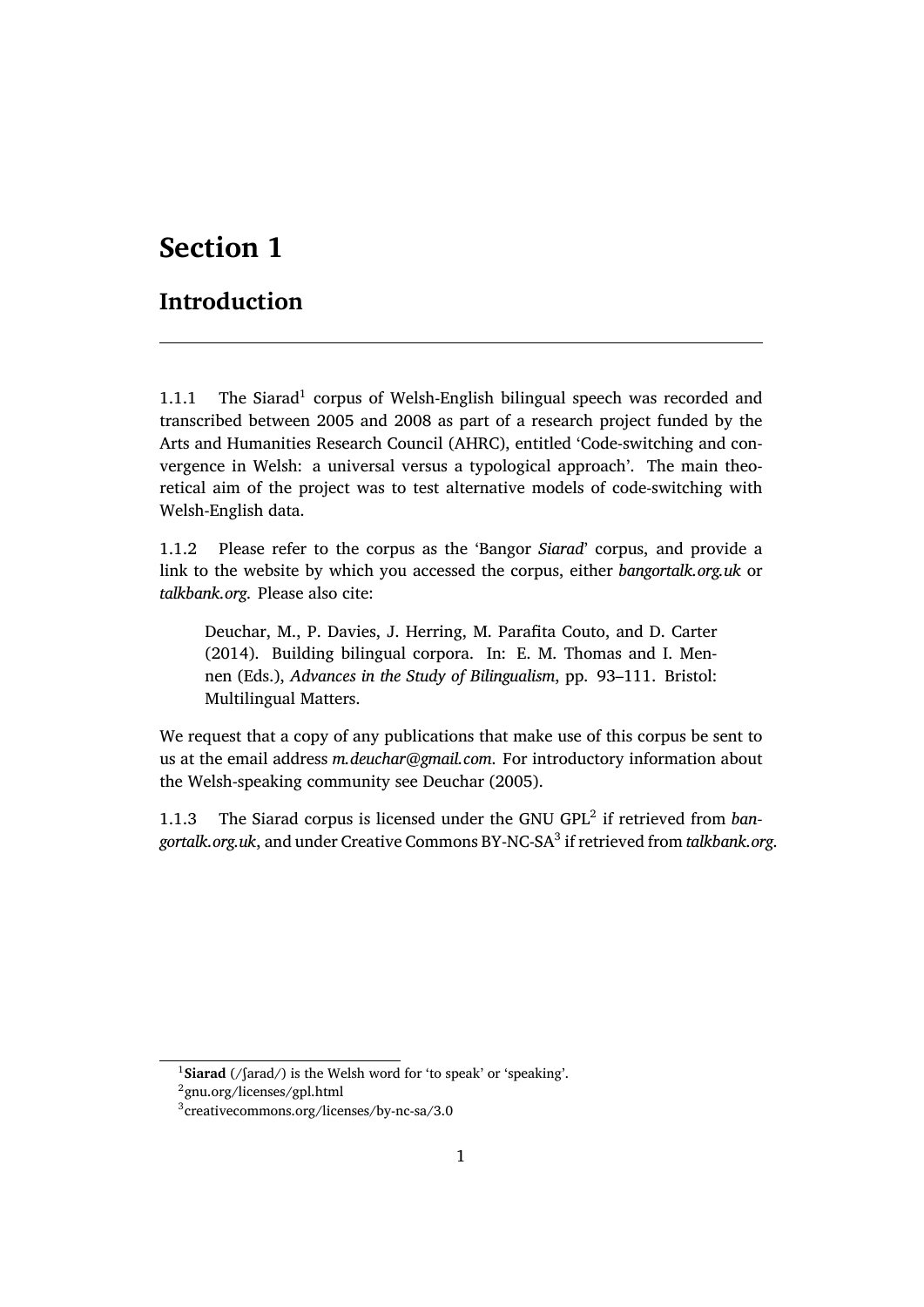## **Section 2**

### **The data**

2.1.1 The corpus consists of 69 audio recordings and their corresponding transcripts of informal conversation between two or more speakers, involving a total of 151 speakers from across Wales. Participants were recruited via a variety of methods, including advertising, approaching visitors at a Welsh-language cultural event, and using the research team's extended social network. In total, the corpus consists of 452,116 words of text from 40 hours of recorded conversation. The transcriptions (in CHAT format) are linked to the digitized recordings through sound links at the end of each main tier. Most recordings were in stereo, and made using radio microphones and a Marantz hard disk recorder. A minidisk recorder was also occasionally used, meaning that some recordings are in mono mode.

2.1.2 The recordings were made at a place convenient for the speakers, e.g. at their homes, workplaces or at the university. After setting up the equipment the researcher would leave the speakers to talk freely with one another. The first five minutes of all recordings after the point when the researcher left the room have been deleted. In some cases the researcher re-entered briefly during the recording. These sections have not been transcribed, but notes have been made in the relevant parts of the transcripts.

2.1.3 At the end of each recording all participants were asked to fill in questionnaires providing background information regarding their age, gender, location of places lived, etc, in order to provide information for sociolinguistic analysis. They were also asked to sign consent forms giving permission for their recording and its transcript to be used for research purposes and to be submitted to online linguistic archives. The consent form included the provision that the names of speakers and other people named in the recording would be replaced by pseudonyms in the transcript. In the case of children of 16 years or younger, a consent form was also been signed by a parent or guardian.

2.1.4 Sound and transcription files in the corpus are named after the researcher (primarily) responsible for recording them, namely Marika Fusser, Peredur Davies, Elen Robert, Jonathan Stammers, Nesta Roberts, Gary Smith and Margaret Deuchar. Each file name is made up of the surname followed by a number (ordered chrono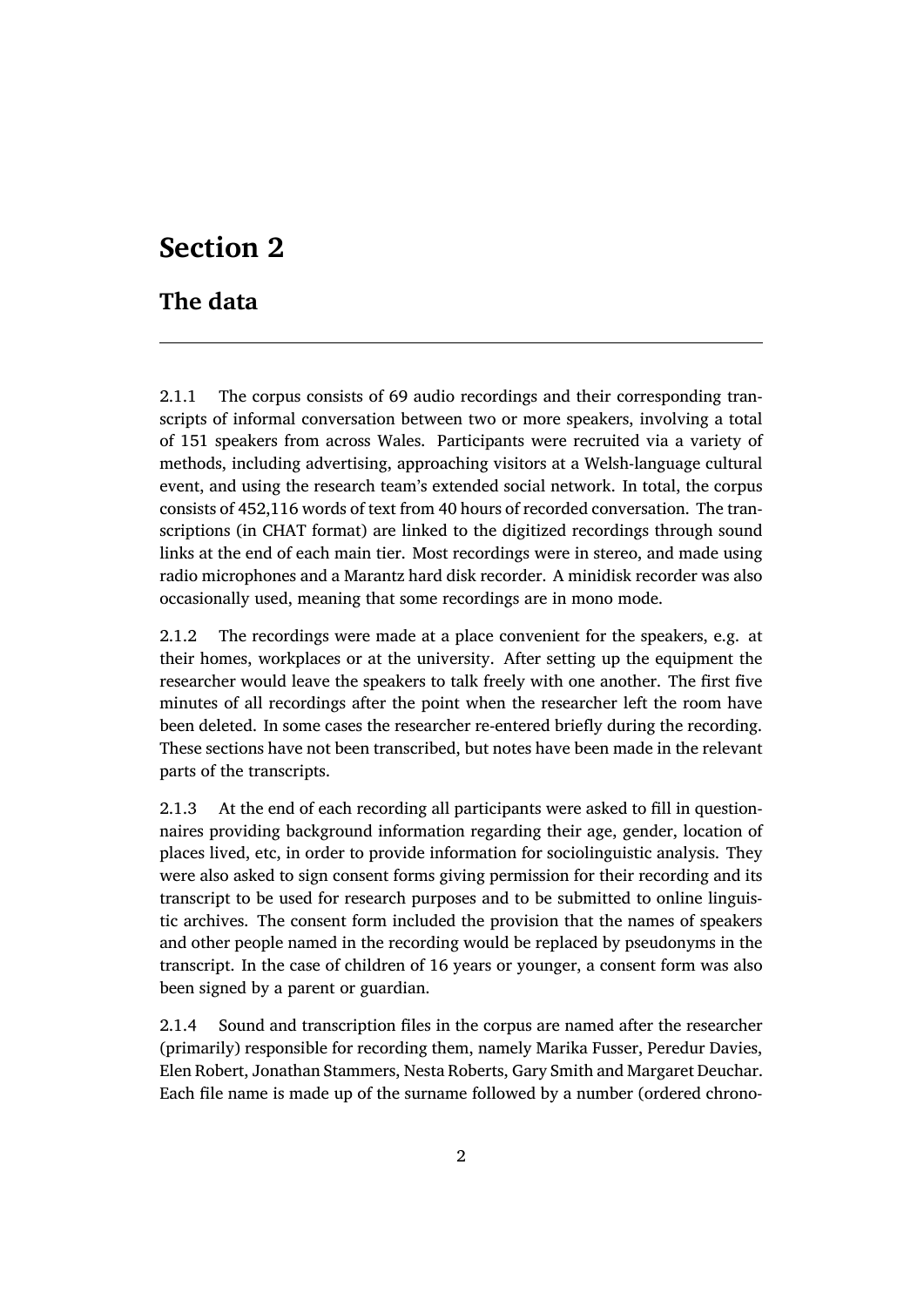logically). The sound and transcription files for each conversation share the filename, but have different file extensions (\*.wav and \*.cha respectively). For example, Davies3.cha is the transcription of Peredur Davies' third recording (sound file Davies3.wav). In a few cases numbers are discontinuous. The Fusser files begin with Fusser3, for example. Also, five recordings collected (including Fusser20, Fusser24 and Davies8) ultimately had to be left out of the corpus. In three cases this was due to the lack of consent from speakers in the recording, in one case due to the researcher taking an extensive part in the conversation, and in one case due to a participant being a Welsh speaker from Patagonia who was not a Welsh-English bilingual.

2.1.5 A list of the transcript files in the corpus can be found in the Appendix. This list includes information about the length of the recording, the number of main participants, their age and sex. Details regarding the context of each conversation and a list of all speakers involved are given in the transcript headers. Some additional information about the speakers and recordings is available to researchers on request.

2.1.6 All recordings have been transcribed in the CHAT transcription and coding format (MacWhinney, 2000), in accordance with the online CHAT manual $^{\rm l}$  from the Talkbank website. All further references to CHAT in this document are taken from this online version.

2.1.7 All transcripts have been done by trained transcribers working on the project: Peredur Davies, Marika Fusser, Siân Wynn Lloyd, Elen Robert and Jonathan Stammers. For 22% of the transcripts an independent transcription was done, in which a member of the transcription team transcribed one (randomly selected) minute of the recording independently from the original transcriber of that particular transcript. Transcripts were then compared and a rate of similarity was calculated. The average reliability score $^2$  for independent transcriptions was 75%.

2.1.8 All transcripts contain at least three different tiers. In addition to the main tier, required by CHAT, we use two alternative gloss tiers for the closest English equivalent for each word (including morphological information where relevant). One tier contains manually produced glosses and is labelled *%gls* while the other contains automatically generated glosses and is labelled *%aut*. There is also a translation tier (*%eng*), which contains a free translation of the main tier. A comments tier (*%com*) has also been used occasionally for comments by the transcriber that are specific to the utterance in the corresponding main tier. All main tiers include

<sup>1</sup> childes.talkbank.org/manuals/CHAT.pdf

<sup>&</sup>lt;sup>2</sup>An innovative method was used based on Turnitin plagiarism detection software (turnitin.com). For further details see Deuchar et al. (2014).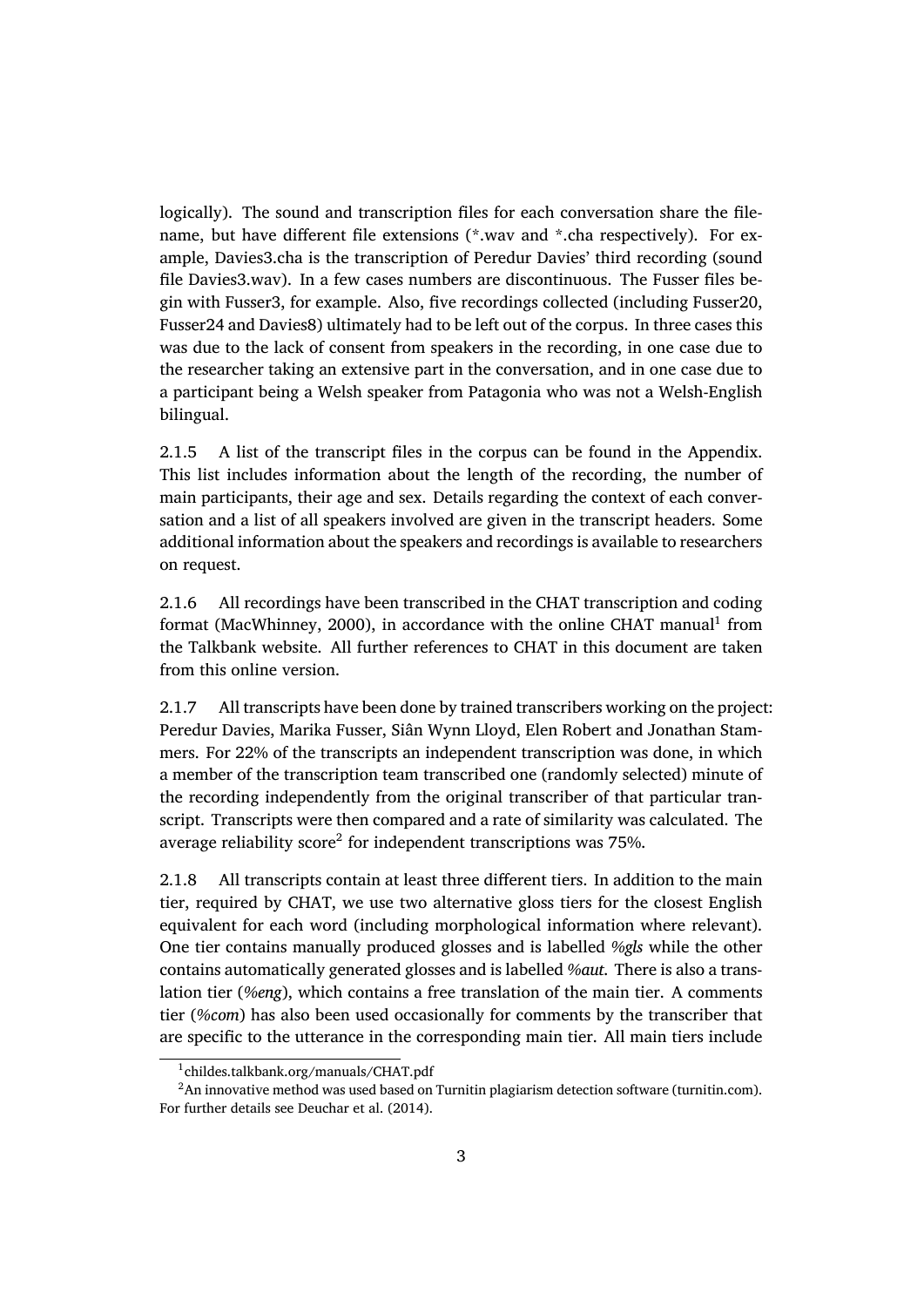a sound link to the corresponding section of the recording.

2.1.9 The remainder of this document outlines the conventions used in the main tier and the gloss tier.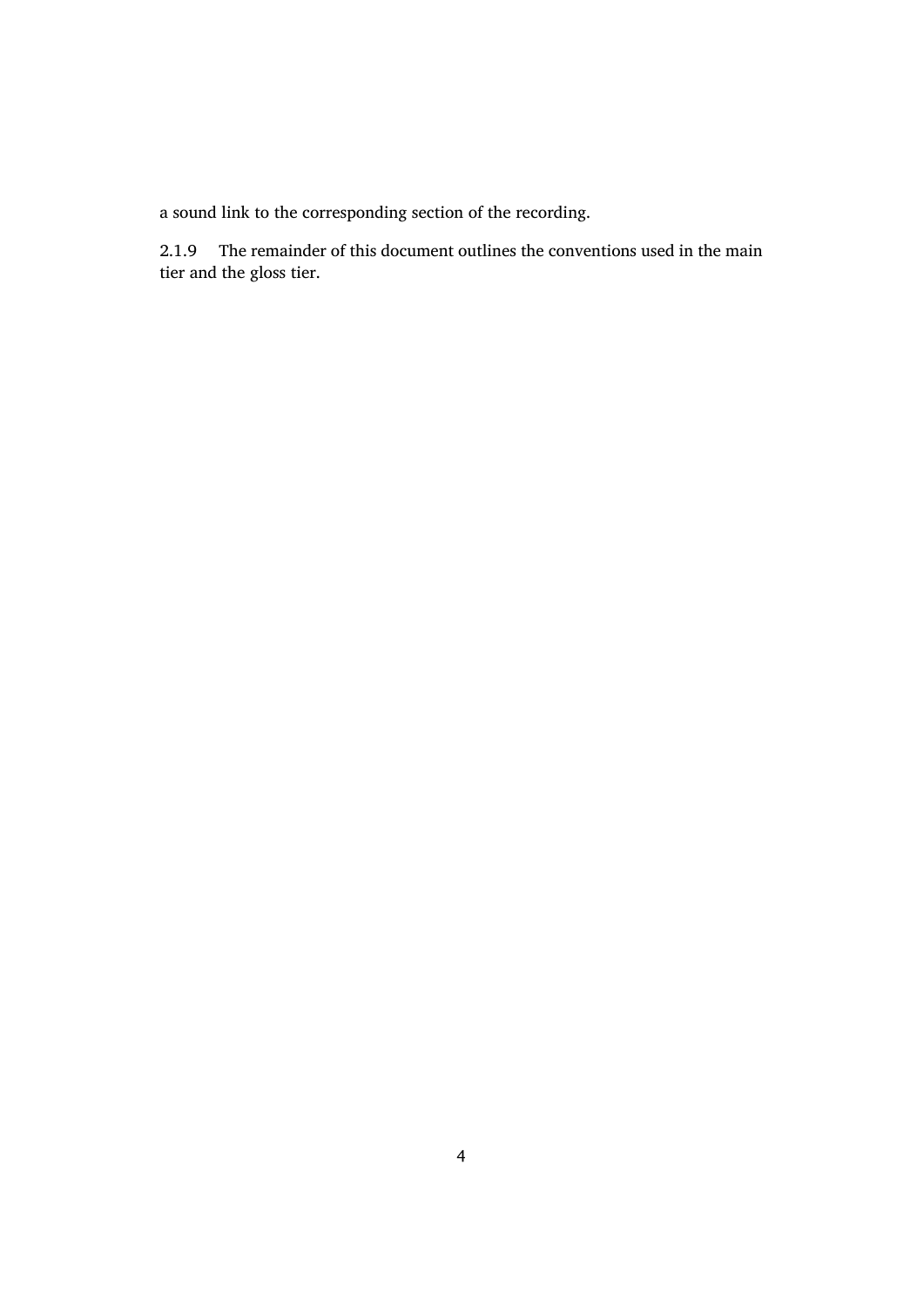## **Section 3**

#### **Main tier**

#### *3.1 Layout of transcription*

3.1.1 Since the theoretical aims of the project include clause-based analysis, the transcribed data are divided into clauses where possible. Where an utterance contains two main clauses, each clause in that utterance is written on a separate main tier. Complex clauses are treated as one clause and therefore subordinate clauses are included in the same tier as their main clauses. Adverbial clauses are also written on the same main tier as their related main clause.

3.1.2 Each main tier is divided into units which we call 'words' for the purposes of these conventions. With some exceptions (see 3.1.3) a word is considered to be a continuous sequence of characters containing no spaces, as found in Geiriadur Prifysgol Cymru (Thomas, 2004), Geiriadur yr Academi (Griffiths and Jones, 1995), Cysgeir (Canolfan Bedwyr, 2008) or the Oxford English Dictionary online (OED, 2008). These are referred to as GPC, GyrA, Cysgeir and OED respectively throughout this document. Where items are entered as two hyphenated words in these reference dictionaries, they are connected by underscore in the transcripts. When one of the reference dictionaries offers more than one alternative (e.g. *minibus*, *mini-bus* or *mini bus*), or when the reference dictionaries differ from each other, the most compact alternative is chosen (*minibus* in this case).

3.1.3 Other items which are treated as words are:

- 1. interjections and interactional markers, e.g. *ah*, *er*, *um* etc.
- 2. proper names (including names of books, films, organisations etc.), a sequence of words being connected by underscores, e.g. *Elton\_John*, H*ong\_Kong*, *Sweet\_Valley\_High*
- 3. abbreviations (connected by underscore), e.g. *N\_S\_P\_C\_C*
- 4. some prepositions and adverbs, usually represented as two words, whose individual parts are meaningless or difficult to translate in isolation, e.g. *oddi\_wrth*. See Table 3.1 - most of these are normally translated into just a single English word.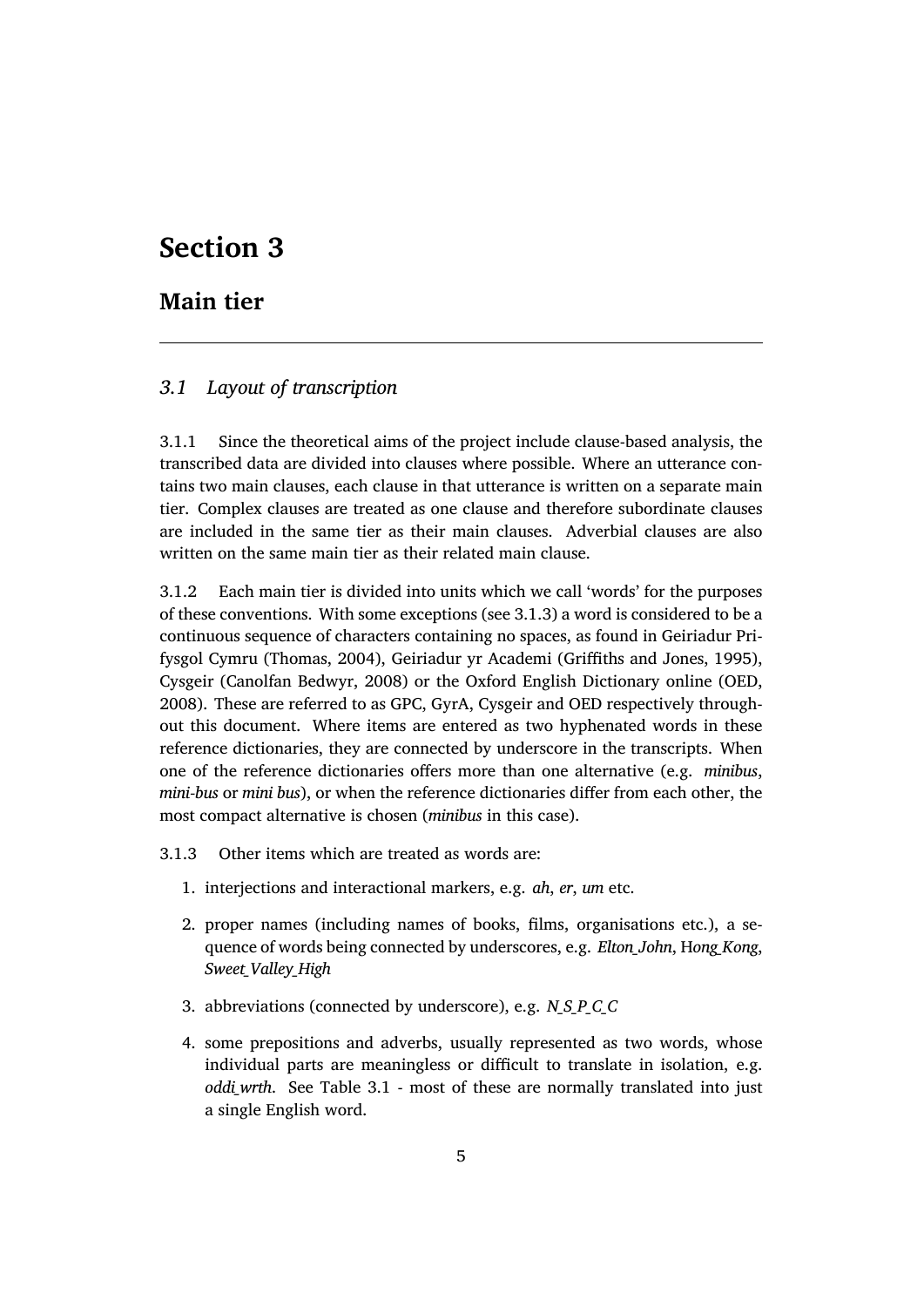| <b>Standard orthography</b>                                   | <b>English equivalent</b> |
|---------------------------------------------------------------|---------------------------|
| ar_bwys<br>ar bwys<br>next to                                 |                           |
| ar draws<br>ar_draws<br>across                                |                           |
| ar fin<br>ar_fin<br>on the verge of                           |                           |
| available<br>ar gael<br>ar_gael                               |                           |
| ar_goll<br>ar goll<br>lost                                    |                           |
| for<br>ar_gyfer<br>ar gyfer                                   |                           |
| after<br>ar <sub>_</sub> ôl<br>ar ôl                          |                           |
| au_pair<br>au pair<br>au pair                                 |                           |
| dim byd<br>dim_byd<br>nothing                                 |                           |
| ei gilydd<br>ei_gilydd<br>each other (3rd person)             |                           |
| eich_gilydd<br>eich gilydd<br>each other (2nd person)         |                           |
| ein_gilydd<br>ein gilydd<br>each other (1st person)           |                           |
| for<br>er_mwyn<br>er mwyn                                     |                           |
| ers_talwm<br>ers talwm<br>in the past, long ago               |                           |
| gwalch_y_pysgod<br>gwalch y pysgod<br>osprey                  |                           |
| gwir_yr<br>honestly<br>gwir yr                                |                           |
| so far<br>hyd_yn_hyn<br>hyd yn hyn                            |                           |
| i fewn<br><i>i</i> fewn<br>in(to)                             |                           |
| i ffwrdd<br>i_ffwrdd<br>away                                  |                           |
| <i>i_fyny</i><br>i fyny<br>up                                 |                           |
| i_gyd<br>i gyd<br>all                                         |                           |
| i lawr<br>down<br>i lawr                                      |                           |
| in(to)<br>i_mewn<br><i>i</i> mewn                             |                           |
| lefel A<br>A-level<br>lefel_A                                 |                           |
| lefel O<br>lefel_O<br>O-level                                 |                           |
| naill_ai<br>naill ai<br>either                                |                           |
| under<br>o_dan<br>o dan                                       |                           |
| o_danodd<br>beneath<br>o danodd                               |                           |
| o'r gloch<br>o'clock<br>o_gloch                               |                           |
| o gwbl<br>o gwbl<br>at all                                    |                           |
| around<br>o gwmpas<br>o_gwmpas                                |                           |
| oddi wrth<br>from<br>o_wrth                                   |                           |
| off<br>oddi_ar<br>oddi ar                                     |                           |
| oddi_wrth<br>oddi wrth<br>from                                |                           |
| oni bai<br>oni bai<br>unless                                  |                           |
| pob dim<br>everything<br>pob_dim                              |                           |
| pryf copyn<br>pryf_copyn<br>spider<br>$Confinud$ on nont none |                           |

**Table 3.1** – Phrases treated as words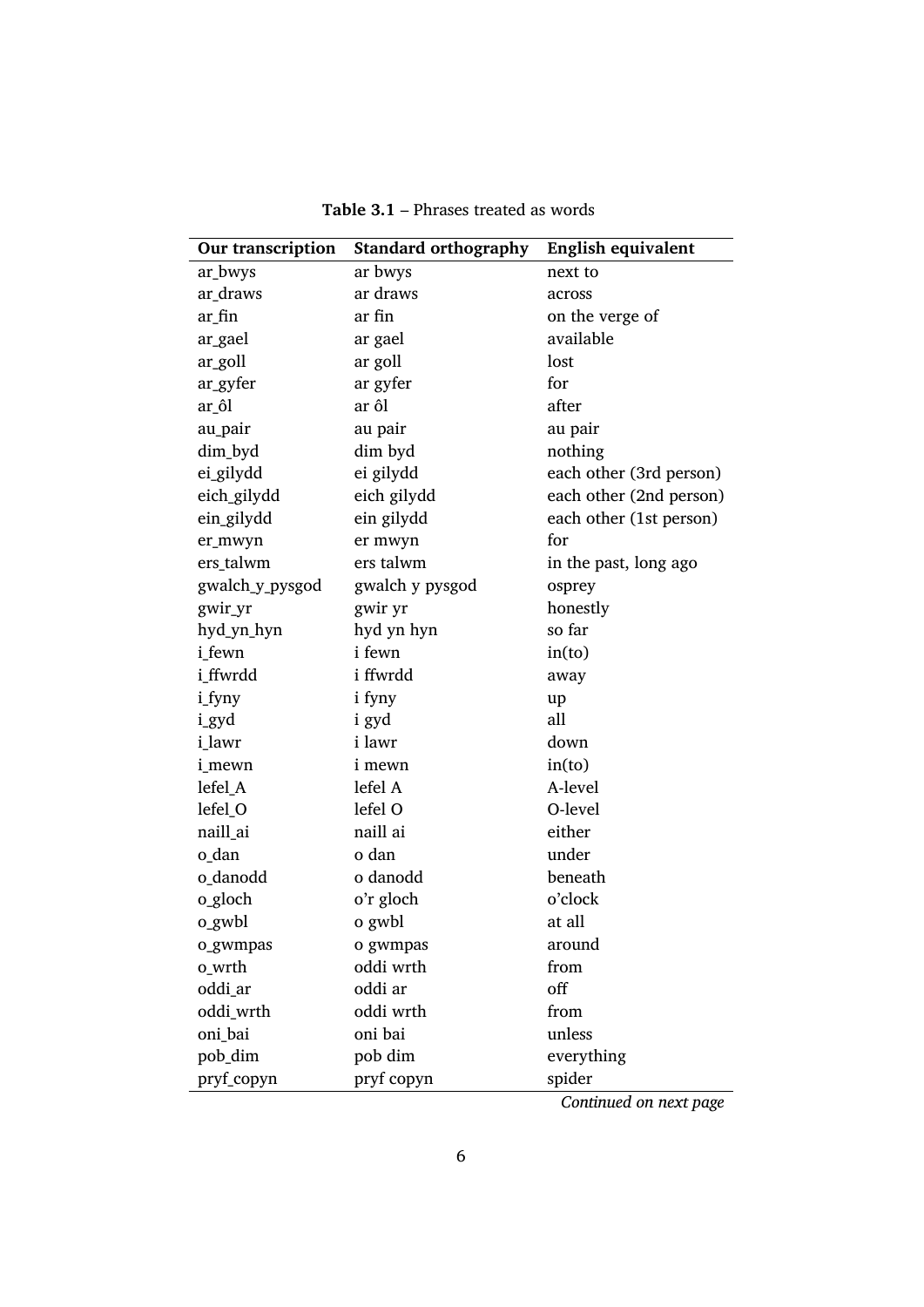| Our transcription | <b>Standard orthography</b> | English equivalent   |
|-------------------|-----------------------------|----------------------|
| syth_bín          | syth bín                    | straight away        |
| ta_waeth          | 'ta waeth                   | anyway               |
| un ai             | un ai                       | either               |
| wrth_gwrs         | wrth gwrs                   | of course            |
| y_chdi            | y chdi                      | you (emphatic)       |
| y_fi              | y fi                        | I/me (emphatic)      |
| y_nhw             | y nhw                       | they/them (emphatic) |
| y ni              | y ni                        | we/us (emphatic)     |
| yn_erbyn          | yn erbyn                    | against              |
| yn ôl             | yn ôl                       | back                 |
| yn_ystod          | yn ystod                    | during               |

Table 3.1 – *Continued from previous page*

3.1.4 Contractions that do not have entries in one of the Welsh-language reference dictionaries (namely GPC, GyrA or Cysgeir) or in King (2003), are transcribed in full, but the unpronounced parts are bracketed. For example, the pronunciation of *fel yna* 'like that' as [vɛla] in speech is represented in the transcripts as *fel (yn)a*.

3.1.5 There are some continuous sequences of characters in the main tier which are not treated as words. These include simple events such as  $\&=$  *laughs* (see CHAT<sup>1</sup> 7.8.1), *xxx* for unintelligible material, or the use of an ampersand plus phonetic characters for intelligible sounds without clear meaning (see CHAT 6.4 for both).

#### *3.2 Language marking*

3.2.1 Each word in the main tier has its language source identified. The default language is identified as that providing the greatest number of words in the transcript and is Welsh in all the transcripts. Welsh words are unmarked but English words are identified with the tag *@s:eng*. Words which could come from both Welsh and English are considered to be of 'undetermined' language and are marked *@s:cym&eng*, where *cym* represents Welsh and *eng* English. An entire utterance in English, the non-default language, is marked with a precode *[- eng]* instead of marking each word as English.

3.2.2 A word or morpheme is considered to be Welsh if it can be found in any of the Welsh-language reference dictionaries or in King (2003) or Thomas (1996).

<sup>&</sup>lt;sup>1</sup>References to section numbers in the online CHAT manual are to the version dated March 4, 2014.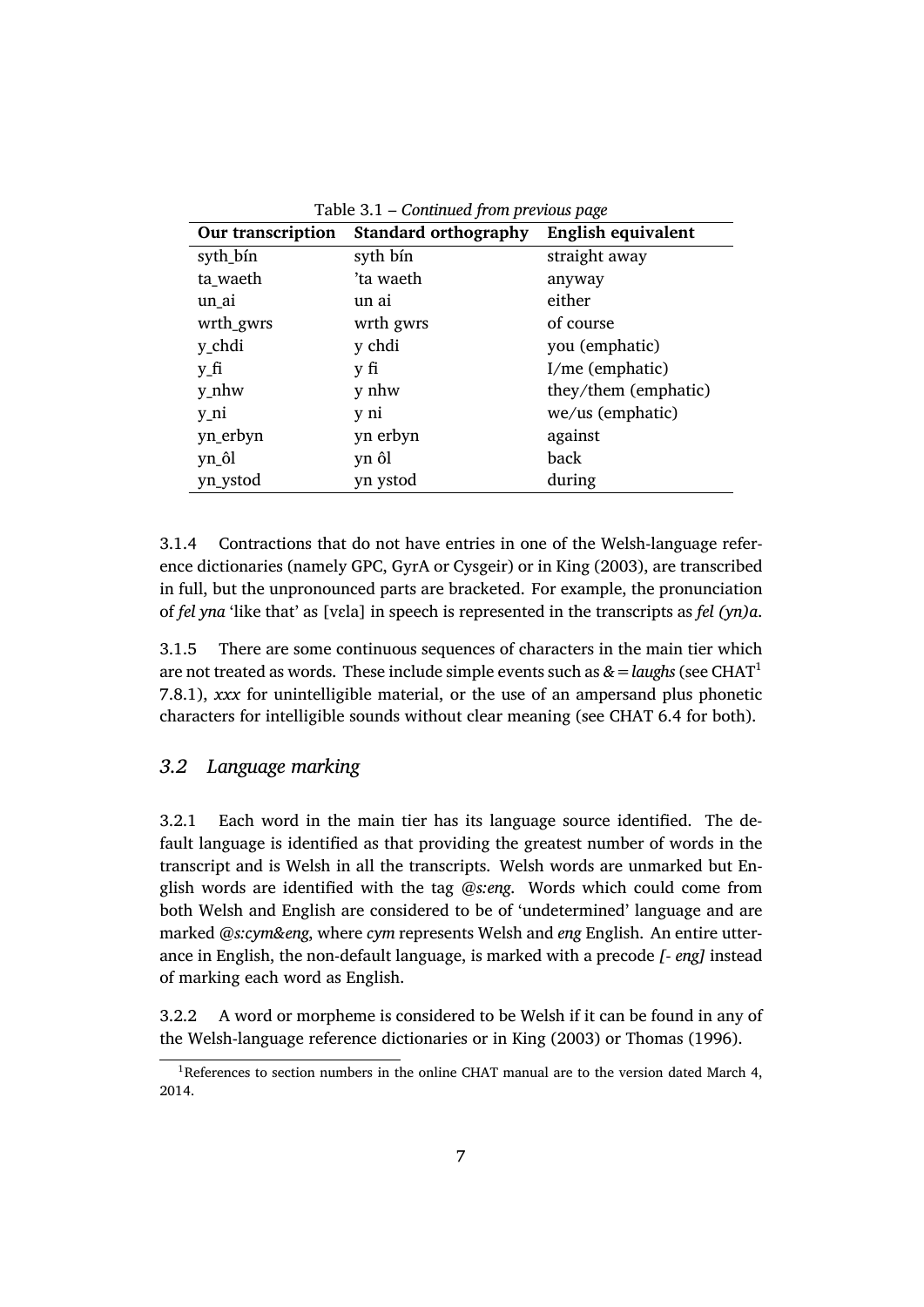3.2.3 Words which contain two or more morphemes from different languages are marked as mixed-language words, e.g. *concentrate io@s:eng + cym* 'to concentrate'. However, where a word containing at least one English morpheme and at least one Welsh morpheme is included in one or more of the Welsh-language reference dictionaries, it is marked as a Welsh word. For example, the English word *use* forms the basis of the Welsh word *iwsio* 'to use' but the entire word is considered to be Welsh (and transcribed without a language marker as *iwsio*) because it is included in one of the Welsh-language reference dictionaries.

3.2.4 The language marker *@s:cym&eng* is used with words where the language source is undetermined. It marks words that occur in the lexicon of both languages (as determined by the Welsh-language reference dictionaries for Welsh or by the OED for English), that are pronounced in a way that is possible both in Welsh and in English, e.g. [əŋkl] (*uncle* in English or *yncl* in Welsh) or [mat] (*mat* in both languages). *@s: cym&eng* also marks a specified list of interjections and interactional markers, e.g. *ah*, *aha*, *hmm*, *oh*, *ooh*, *um*. Other interjections and interactional markers are assigned language markers according to their inclusion (or not) in the reference dictionaries. For example, *ych* (a marker of disgust equivalent to 'yuk' in English) is unmarked as it is considered to be Welsh and only found in the Welshlanguage reference dictionaries.

3.2.5 Where a lexeme could belong to both languages, but its pronunciation in a specific occurrence belongs unambiguously to one language only, it will be assigned a language source and marked or not accordingly, depending on its pronunciation. For example, *toast@s:eng* is used where the word is pronounced with [əʊ] as in English only, but *toast@s:cym&eng* where the word is pronounced with [o] as in Welsh or some varieties of Welsh English.

3.2.6 Proper names and titles are marked *@s:cym&eng* (undetermined) unless there are alternatives in each language in general use, e.g. *Elton\_John@s:cym&eng*, *One\_Flew\_Over\_the\_Cuckoo's\_Nest@s:cym&eng*, *Hong\_Kong@s:cym&eng*, *Tebot\_Piws@ s:cym\&eng* (a Welsh-language pop group, literally meaning 'purple teapot') but *Cardiff@s:cym&eng*, *Caerdydd* (the Welsh word for 'Cardiff').

3.2.7 According to GPC, the '-s' plural ending is an established loan in the Welsh lexicon. Any plural formed with the '-s' ending is assigned the language source of the previous morpheme. For example, *pregethwrs* is unmarked like the singular form *pregethwr* 'preacher', but *dolphins@s:cym&eng* is marked undetermined like *dolphin@s:cym&eng* and *dogs@s:eng* English like *dog@s:eng*.

3.2.8 In multi-word phrases, each word is tagged separately, regardless of the phrase's internal syntax. For example, in *traffic@s:cym&eng lights@eng*, *traffic* is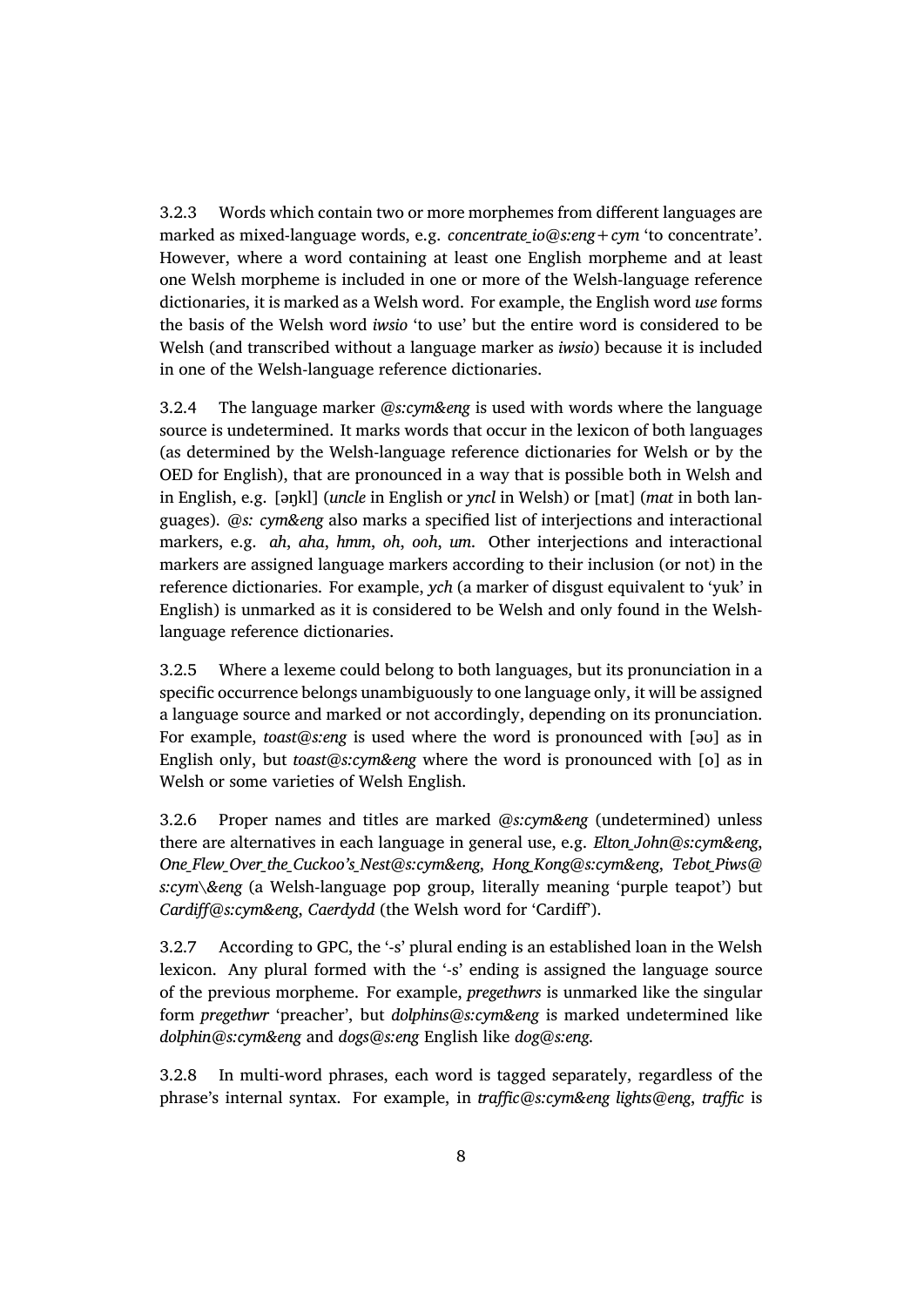coded as undetermined, although the syntax of the whole phrase is English.

#### *3.3 Orthography*

3.3.1 Words marked as *@s:eng* (English) are transcribed in standard English orthography, including contractions, such as *isn't*. Some non-standard spellings for colloquial forms such as *gonna* are used.

3.3.2 Words whose language source is undetermined are transcribed in English rather than in Welsh orthography, e.g. *acid@s:cym&eng* rather than *asid@s:cym&eng*. This is in order to make the corpus more accessible to non-Welsh-speakers who might use the data.

3.3.3 When words marked as English or undetermined are mutated (where the sound of an initial consonant is changed depending on the grammatical context, see for example King 2003, pp14–20, the initial (mutated) sound is written in Welsh orthography and the rest in English, e.g. *ei firthday@s:eng* = 'his birthday'; *ei goat@s:eng* = his coat. In the case of words that begin with 'qu' in English orthography but that are mutated in the data, the mutated sound and the following [w] are written in Welsh orthography, e.g. *question* (unmutated), *gwestion* (soft mutation), *chwestion* (aspirate mutation), *nghwestion* (nasal mutation).

3.3.4 Words marked as Welsh are transcribed in Welsh orthography. We have not represented regional variation in the transcripts, except in cases which have orthographic representation in the Welsh-language reference dictionaries or in King (2003).

There are some cases where we differ from the standard orthography:

- 1. We transcribe some non-standard verb-noun suffixes, e.g. *-ian* in *swnian* 'to grumble' rather than *-io* in the standard form *swnio*. We also transcribe nonstandard plural forms of nouns, e.g. *cobenni* 'night-dresses' rather than the standard form *cobannau*.
- 2. We represent non-standard usage of inflected prepositions. Agreement markers for person and number show considerable variation in the spoken language. Thus one may, for example, find several forms for 'to you' (plural/respect form), such as *wrthoch chi* (the variant found in King (2003), *wrthych (chi)* (more formal variant, e.g. prescribed in Thomas (1996) as well as *wrthach chi* (more colloquial, northern variant). The orthography used in the transcripts is based on pronunciation.
- 3. Northern second person singular verb and preposition endings not usually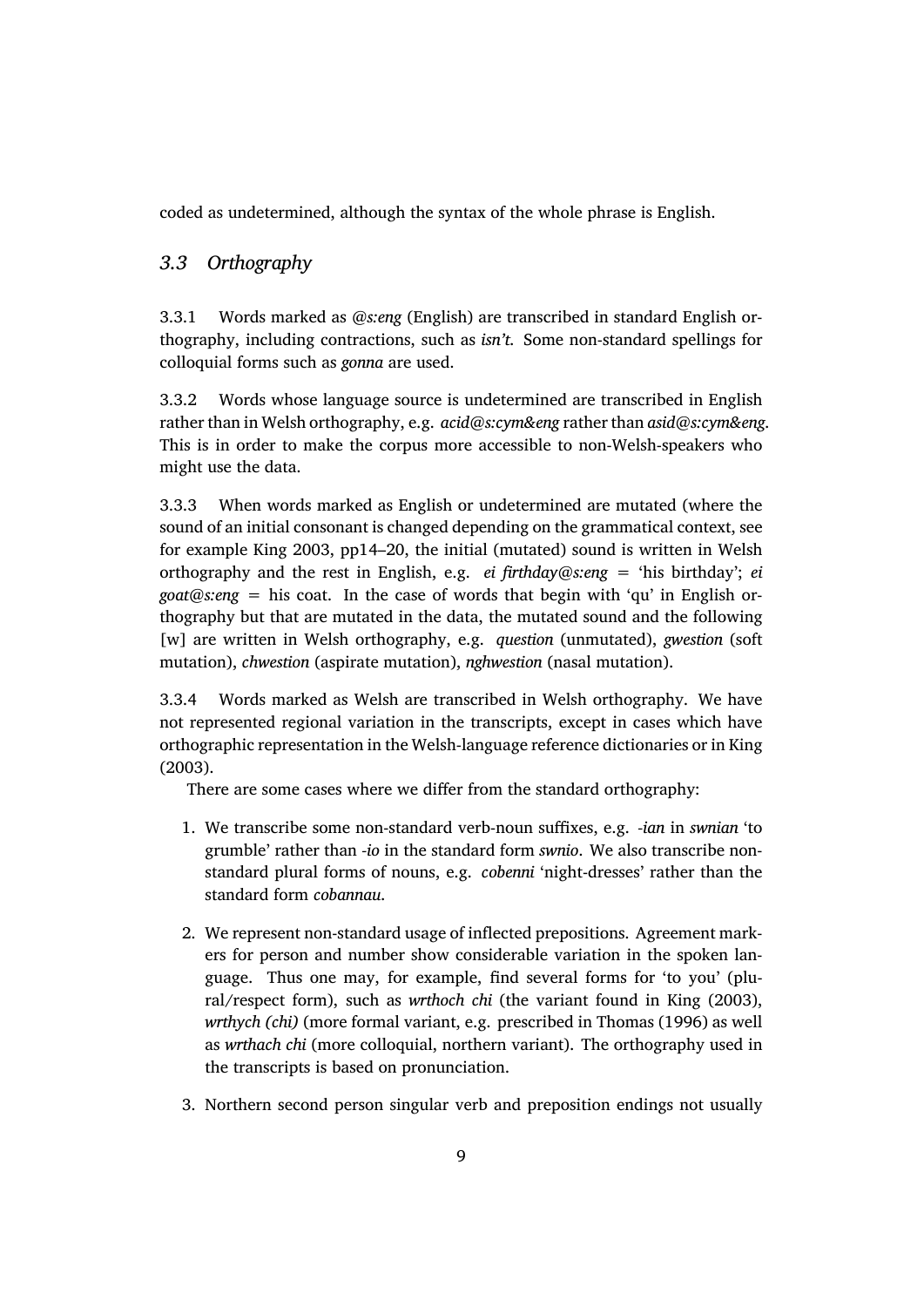represented in writing are transcribed with a final *-a* where they are followed by the pronoun *chdi*, e.g. *oedda chdi* 'you were', *arna chdi* 'on you'. Where they occur in isolation, they are transcribed as *-achd*, e.g. *oeddachd* 'you were/weren't you', *arnachd* 'on you'.

- 4. We do not represent morpheme-final [v] when it is not pronounced. For example, [pɛntre] 'village' is written *pentre* in the transcripts rather than *pentref* (as the word is represented in the Welsh-language reference dictionaries).
- 5. Morpheme-initial  $/r/$  is only transcribed as 'rh' where it is clearly heard by the transcriber to be voiceless [r̥]. Otherwise it is transcribed as 'r', even when the standard orthography prescribes 'rh'. Some speakers do not have [r] as part of their phonological system in any case.
- 6. Morphemes in Welsh which are usually written with an initial apostrophe, such as the possessive pronoun *'w*, and the marking of the ellipsis of a possessive pronoun in e.g. *'nhad* 'my father', do not have this initial apostrophe marked in the transcripts owing to the conventions of CHAT.
- 7. We have represented mutation (sound change to initial consonants) or its absence without following prescriptive rules as to where mutation might or might not be expected. Thus the Welsh form of 'in Cardiff' may be transcribed *yn Caerdydd* (with an initial [k] on the placename) and *yn Gaerdydd* (with initial [g]), as well as the standard form *yng Nghaerdydd* (with initial [ŋ̥], according to what is heard. We have also transcribed the aspirate mutation of /m/ and /n/ after the 3rd singular feminine possessive adjective common in northern varieties, e.g. *ei mham* 'her mother', with initial [m̥ ) , rather than standard *ei mam*' with initial [m].

3.3.5 In Table 3.2 we list some colloquial forms which are not represented in the Welsh-language reference dictionaries but which we have transcribed as indicated:

| Our                                        | <b>Standard</b>              | English              | Comments                                                                          |
|--------------------------------------------|------------------------------|----------------------|-----------------------------------------------------------------------------------|
| transcription                              | equivalent                   | equivalent           | Comments                                                                          |
|                                            |                              | (a) Colloquial words |                                                                                   |
| $(r)$ hein,<br>$(r)$ hain,<br>(r)heiny etc | rhein, rhain, rheiny<br>etc. | these, those etc.    | pronounced with initial [h]                                                       |
| cordwellt                                  | cordwellt                    | cordgrass            | technical term listed on ter-<br>may org but not in our reference<br>dictionaries |
| cwfwr                                      | cyfarfod                     | meet                 | common in north west Wales                                                        |
|                                            |                              |                      | Continued on next page                                                            |

| Table 3.2 - Colloquial forms |  |  |
|------------------------------|--|--|
|------------------------------|--|--|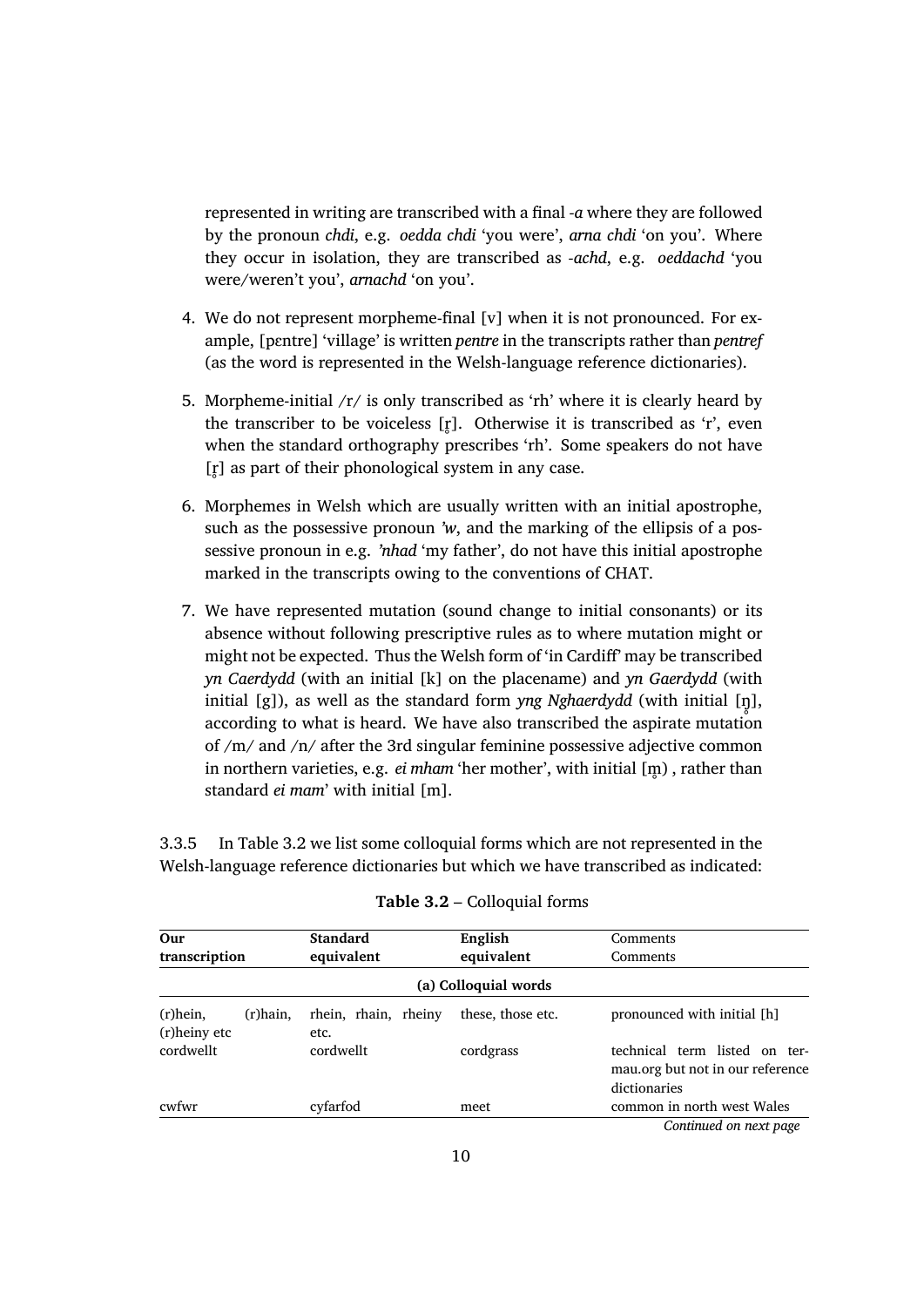| Our                                | <b>Standard</b>                                     | rable 5.2 continued from previous puge<br>English | Comments                                                                        |
|------------------------------------|-----------------------------------------------------|---------------------------------------------------|---------------------------------------------------------------------------------|
| transcription                      | equivalent                                          | equivalent                                        | Comments                                                                        |
| cyfryngi                           | cyfryngi                                            | someone working in                                | recent coinage not yet in dictio-                                               |
|                                    |                                                     | the media                                         | naries                                                                          |
| dafedd                             | edafedd                                             | yarn                                              | mutates to ddafedd                                                              |
| diwc                               | duwcs                                               | gosh                                              |                                                                                 |
| dôl, yn_dôl                        | yn ôl                                               | back                                              | common in north Wales                                                           |
| fannodd                            | dannodd                                             | toothache                                         | northern variant                                                                |
| ffluch                             |                                                     | fling                                             | heard in the north west                                                         |
| fformwleiddio                      | geirio                                              | formulate                                         | coinage based on English equiv-<br>alent                                        |
| Fictorianaidd                      | Fictoraidd                                          | Victorian                                         | wide-spread variant                                                             |
| gewin, gwinedd                     | ewin, ewinedd                                       | claw(s)/finger nail(s)                            | colloquial form listed in GPC ar-<br>ticle for ewin                             |
| gosa                               | oni bai                                             | unless                                            | heard in north-western varieties                                                |
| hompen                             | homer                                               | huge thing                                        | form used by speaker from the<br>south-west                                     |
| jaman                              |                                                     | (embarrass)                                       | $cael jaman = Caernarfon expres-$<br>sion for 'being proved wrong' <sup>2</sup> |
| molchi                             | ymolchi                                             | wash oneself                                      | mutates to folchi                                                               |
| nunman                             | unman                                               | nowhere                                           | widespread                                                                      |
| olradd                             | ôl-raddedig                                         | postgraduate                                      | heard in Welsh universities                                                     |
| penwsnos                           | penwythnos                                          | weekend                                           | GPC has an entry for wsnos                                                      |
| perchynu                           | perchen                                             | own                                               | form used several times by 16<br>year-old native speaker                        |
| pwpŵo                              |                                                     | poo (verb)                                        | pwpŵo is listed in GPC meaning<br>'talking derogatively'                        |
| socsen                             | sociad                                              | soaking                                           | heard in north-western varieties                                                |
| ticiâu                             | diciâu                                              | tuberculosis                                      | northern variant attested in "di-<br>ciau" article in GPC                       |
|                                    |                                                     | (b) Colloquial verb forms                         |                                                                                 |
| adnabodais i                       | adnabyddais i                                       | I recognised                                      |                                                                                 |
| aethai hi, aethen ni,              | âi, aem, aent                                       | she/we/they<br>would                              |                                                                                 |
| aethan nhw                         |                                                     | go                                                |                                                                                 |
| byswn i, bysa chdi<br>etc.         | baswn i, baset ti etc.                              | I would, you would<br>etc.                        | very common in northern vari-<br>eties                                          |
| cad                                | cadw                                                | keep                                              | imperative                                                                      |
| caethet ti, caethen ni             | caet, caem                                          |                                                   |                                                                                 |
| cawd                               | cafwyd                                              | was had                                           | impersonal                                                                      |
| chwerthais i,<br>chw-<br>erthon ni | chwarddais<br>i,<br>chwarddon ni                    | I laughed, we laughed                             |                                                                                 |
| cyma                               | cymer                                               | take                                              | imperative                                                                      |
| dois i, doith o, dothon<br>ni etc. | des<br><i>i</i> ,<br>daeth<br>0,<br>daethon ni etc. | I came, he came, we<br>came etc.                  |                                                                                 |
| dyla fi                            | dylwn i                                             | I should                                          |                                                                                 |

*Continued on next page*

 ${}^{2}$ See youtube.com/watch?v = Z-x7zLAZdLM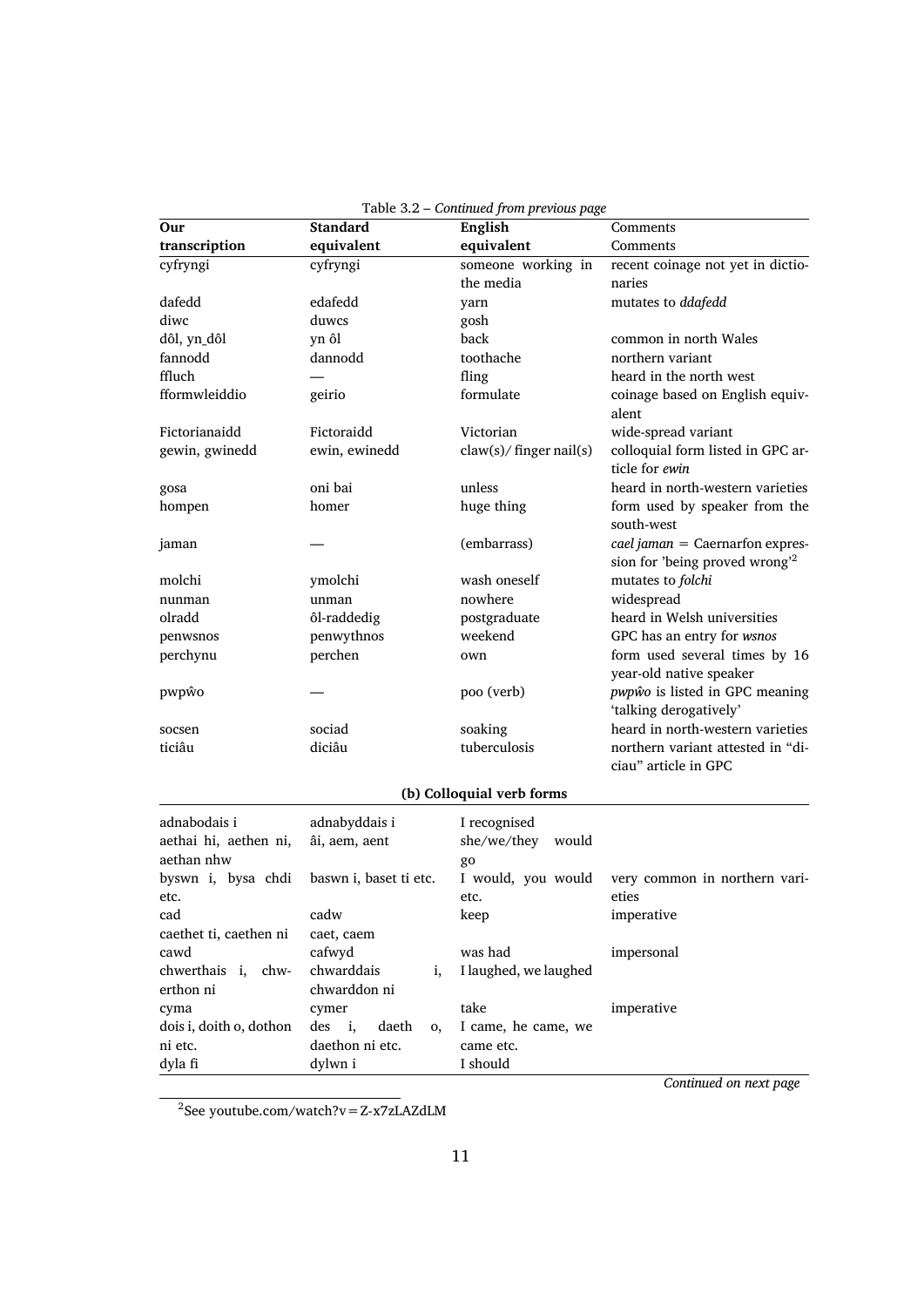| Our                    | <b>Standard</b>    | English                   | Comments                                                                        |
|------------------------|--------------------|---------------------------|---------------------------------------------------------------------------------|
| transcription          | equivalent         | equivalent                | Comments                                                                        |
| dylen i, bydden i etc. | dylwn i, byddwn i  | I should, I would etc.    |                                                                                 |
|                        | etc.               |                           |                                                                                 |
|                        | common in southern |                           |                                                                                 |
|                        | varieties          |                           |                                                                                 |
| gada                   | gad                | leave                     | imperative                                                                      |
| mag                    | mae                | $(he/she/it)$ is          | 3rd singular present form of bod<br>'to be' heard in south-western<br>varieties |
| na i etc.              | a i etc.           | I will go etc.            | heard in the Caernarfon area                                                    |
| oedd nhw,<br>wneith    | oedden nhw, wnan   | they were, they will      | 3rd person singular verb forms                                                  |
| nhw etc.               | nhw etc.           | etc.                      | used with plural pronouns                                                       |
| syma                   | symud              | move                      | imperative                                                                      |
| tes i (ddi)m           | es i ddim          | I didn't go               | some northern varieties                                                         |
| troeodd hi             | troes, trodd       | she turned                |                                                                                 |
| y fi                   | rwy i              | I am                      | southern Welsh                                                                  |
|                        |                    | (c) Interactional markers |                                                                                 |
| argob                  | argoel             | gosh                      | interactional marker based on<br>arglwydd 'lord'                                |
| asu                    |                    | gosh                      | interactional marker based on<br>Iesu 'Jesus'                                   |
| diwc                   | duwcs              | gosh                      | variant listed in GPC under<br>duwcs                                            |
| duwarth                | duwcs              | gosh                      | interactional marker based on<br>duw 'god'                                      |
| duwedd                 | duwcs              | gosh                      | interactional marker based on<br>duw 'god'                                      |
| ewadd                  | ew                 | <b>WOW</b>                |                                                                                 |
| iargoel                | argoel             | gosh                      | interactional marker based on<br>arglwydd 'lord'                                |
| iesgob                 | esgob              | gosh                      | interactional marker based on<br>Iesu 'Jesus'                                   |
| myn_diân_i             |                    | by heck                   | interactional marker based on di-<br>awl 'devil'                                |
| wannwyl                | duw annwyl         | good lord                 | a contraction of duw annwyl                                                     |
| bleugh                 |                    |                           | English interactional marker in-                                                |
| hehey                  |                    |                           | dicating disgust<br>English interactional marker in-<br>dicating approval       |
| woohoo                 |                    |                           | English interactional marker in-<br>dicating joy                                |
| wow                    |                    |                           | English interactional marker in-<br>dicating surprise                           |

| Table 3.2 - Continued from previous page |  |
|------------------------------------------|--|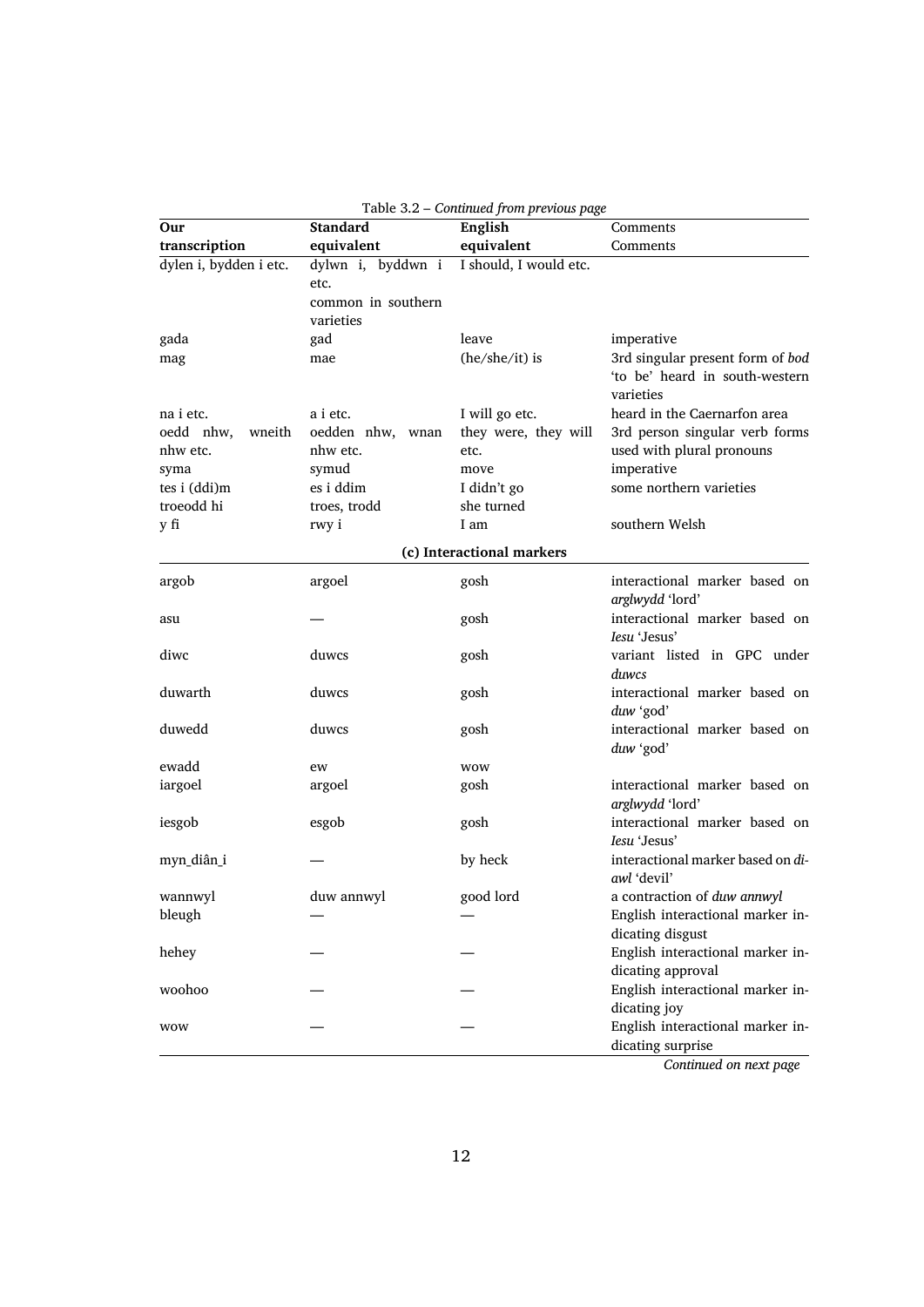| Our                  | <b>Standard</b>     | Table 3.2 – Continued from previous puge<br>English | Comments                                                                                   |
|----------------------|---------------------|-----------------------------------------------------|--------------------------------------------------------------------------------------------|
| transcription        | equivalent          | equivalent                                          | Comments                                                                                   |
|                      |                     |                                                     |                                                                                            |
|                      |                     | (d) Playful and ad hoc forms                        |                                                                                            |
| cyn rodidenaidd      |                     | 'pre-rhododendric'                                  | ad hoc adjective to describe<br>the period before the arrival of<br>rhododendrons in Wales |
| geitha fi            | ges i               | I got                                               | uttered by 10-year old after a<br>number of retracings                                     |
| ruddydendrons        | rhododendrons       | rhododendrons                                       | apparently a citation of local<br>playwright W.S. Jones                                    |
|                      |                     | (e) Miscellaneous                                   |                                                                                            |
| cynna fi, cynna chdi | gen i, gen ti, etc. | before me, before you                               | preposition inflected in northern                                                          |
| etc.                 |                     | etc.                                                | varieties                                                                                  |
| dwmbo, wmbo          | dw i ddim yn gwybod | I don't know                                        | contraction                                                                                |
| henach, henaf        | hŷn, hynaf          | older, oldest                                       |                                                                                            |

#### Table 3.2 – *Continued from previous page*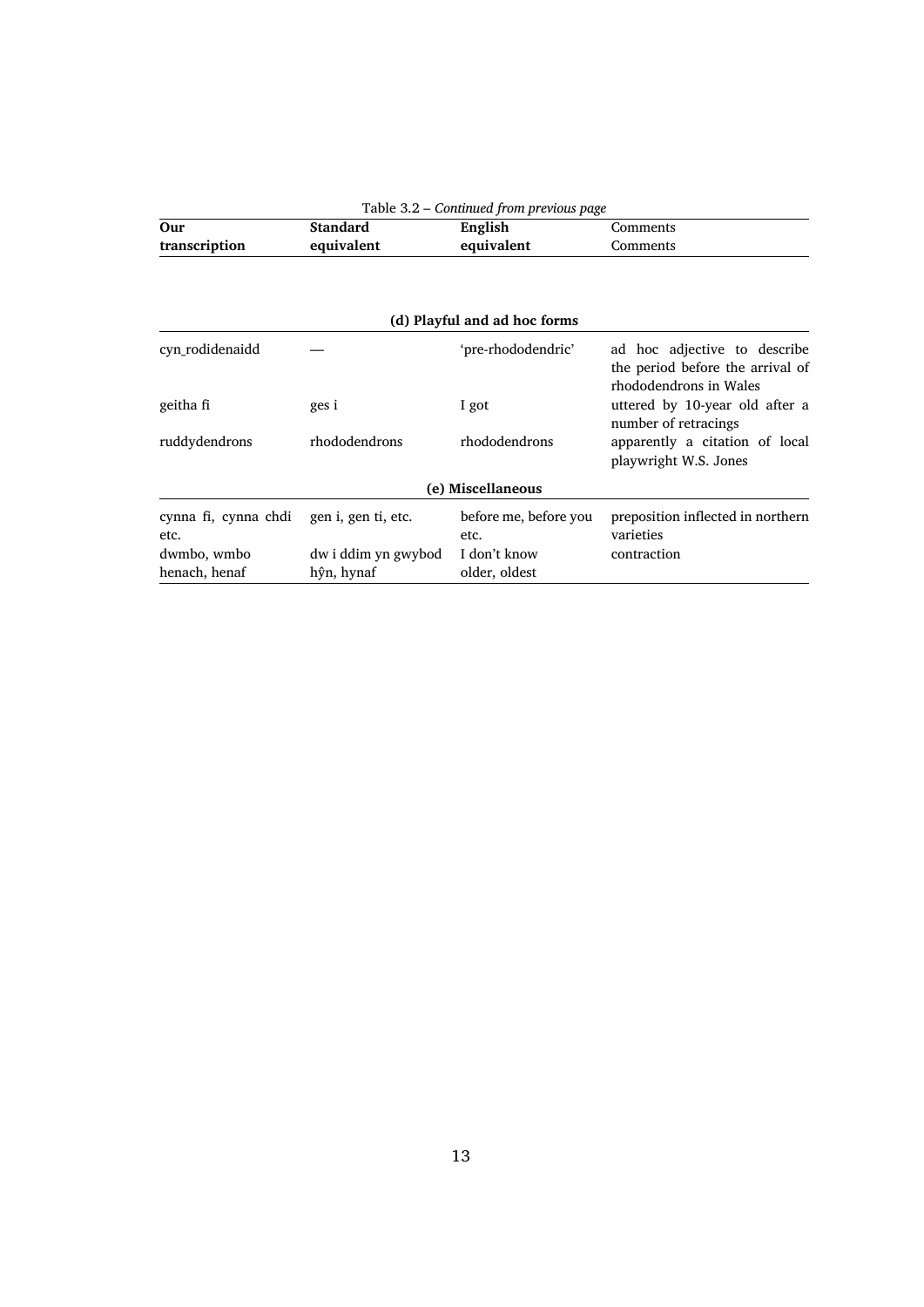## **Section 4**

## **Gloss tier**

#### *4.1 Principles*

4.1.1 Each word (see 3.1.2 and 3.1.3) in the main tier is given a manual gloss in the gloss tier (*%gls*) and an automatic gloss in a second gloss tier (*%aut*) which has been automatically generated using the Bangor Autoglosser (bangortalk.org. uk/autoglosser.php): for further details see Donnelly and Deuchar (2011).

4.1.2 Non-words (see 3.1.5) are not glossed, with the exception of *xxx*, which are represented by the same characters in the manual gloss (*%gls*), while being omitted for readability in the autogloss (*%aut*).

4.1.3 In both gloss tiers, words are glossed with the closest English-language equivalent (in lower case), with the exception of proper names (see below). In Welsh or mixed-language words, morphological information is frequently included in the gloss in upper case: see 4.2.1.

4.1.4 Proper names (including names of books, films, organisations etc.) marked as English or undetermined are glossed as they appear in the main tier. For example, *Hong\_Kong@s:cym&eng* is glossed as 'Hong\_Kong', *Cardiff@s:eng* is glossed as 'Cardiff' and *Tebot\_Piws@s:cym&eng* is glossed as 'Tebot\_Piws'. However, proper names marked as Welsh are glossed with their English-language equivalents. For example, *Caerdydd* is glossed as 'Cardiff'.

4.1.5 Lexical information always precedes morphological information in the gloss. A full stop (.) is used to separate morphological information from lexical information (e.g. go.NONFIN) and also to separate two pieces of morphological information (e.g. PRON.3SM). Some manual glosses contain only morphological information, such as POSS.2S for the 2nd singular possessive adjective *dy*.

4.1.6 The underscore is used in the gloss tier to connect more than one lexical item in a gloss, where the English translation of a single Welsh word involves more than one word. For example, *neithiwr* is glossed as 'last\_night'.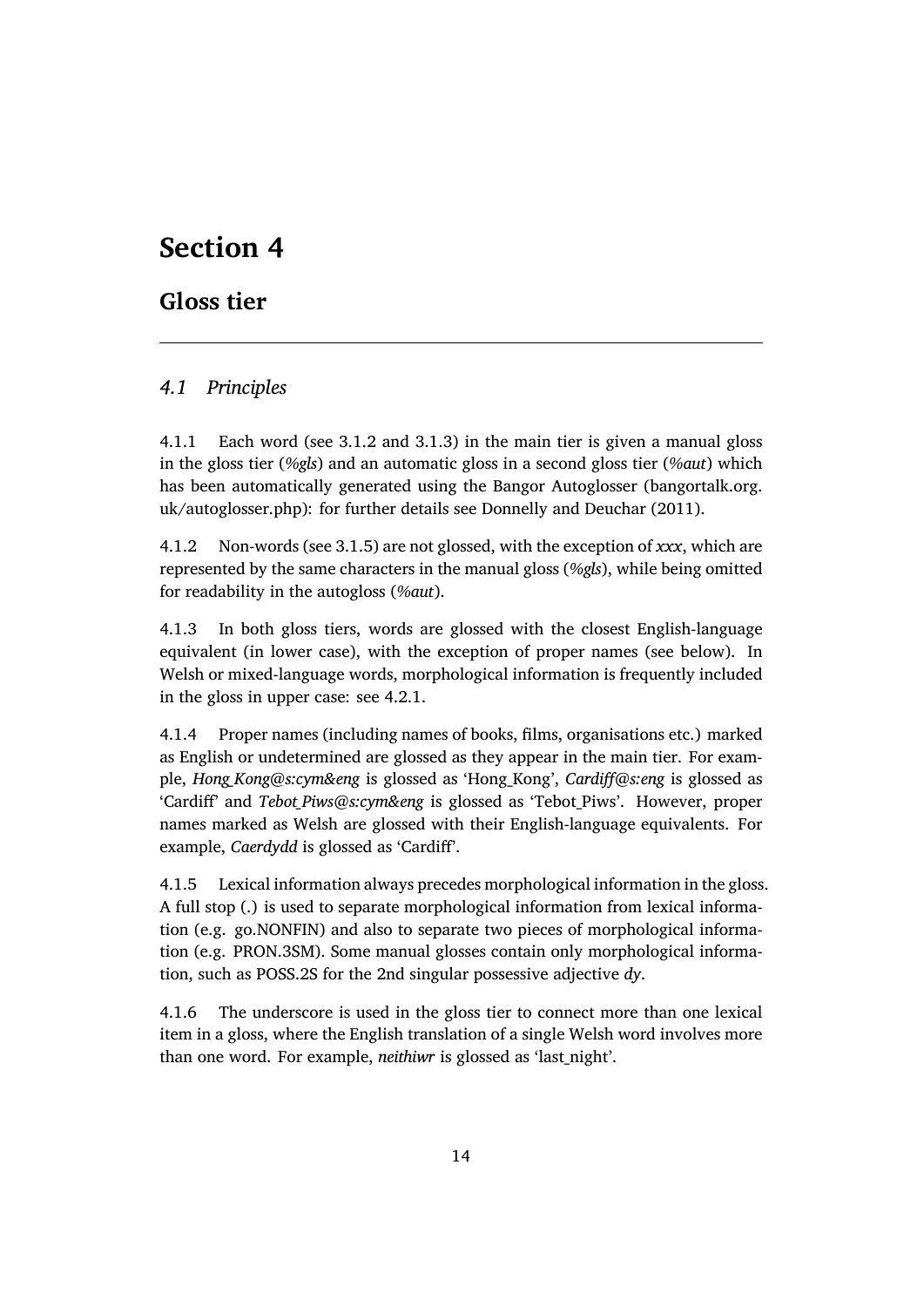#### *4.2 Key to morphological glosses*

4.2.1 Table 4.1 provides a key to the morphological abbreviations included in the manual glosses, and Table 4.2 provides a similar key to the automatic glosses.

| Abbreviation      | Representing                                     |
|-------------------|--------------------------------------------------|
| 1,2,3             | 1st, 2nd, 3rd person                             |
| <b>CONDIT</b>     | conditional/habitual past                        |
| <b>DET</b>        | determiner                                       |
| F                 | feminine                                         |
| <b>FUT</b>        | future/habitual present (verb bod 'to be' only)  |
| IM                | interactional marker/exclamation, e.g. um, oh    |
| <b>IMP</b>        | imperfect (verb bod 'to be' only)                |
| <b>IMPER</b>      | imperative                                       |
| <b>IMPERSONAL</b> | impersonal                                       |
| <b>INT</b>        | interrogative                                    |
| M                 | masculine                                        |
| <b>NEG</b>        | negative                                         |
| <b>NONFIN</b>     | nonfinite                                        |
| <b>NONPAST</b>    | nonpast tense (used for present/habitual/future) |
| PI.               | plural                                           |
| <b>PAST</b>       | past tense                                       |
| <b>PERF</b>       | perfect                                          |
| <b>POSS</b>       | possessive                                       |
| <b>POSSD</b>      | possessed                                        |
| <b>PRES</b>       | present tense (verb bod 'to be' only)            |
| <b>PRON</b>       | pronoun                                          |
| PRT               | particle                                         |
| REL               | relative                                         |
| S                 | singular                                         |
| <b>SUBJ</b>       | subjunctive                                      |

**Table 4.1** – Manual gloss abbreviations

#### **Table 4.2** – Automatic gloss abbreviations

|     | Abbreviation Representing |
|-----|---------------------------|
|     | impersonal                |
| 1 P | 1st person plural         |
| 1S  | 1st person singular       |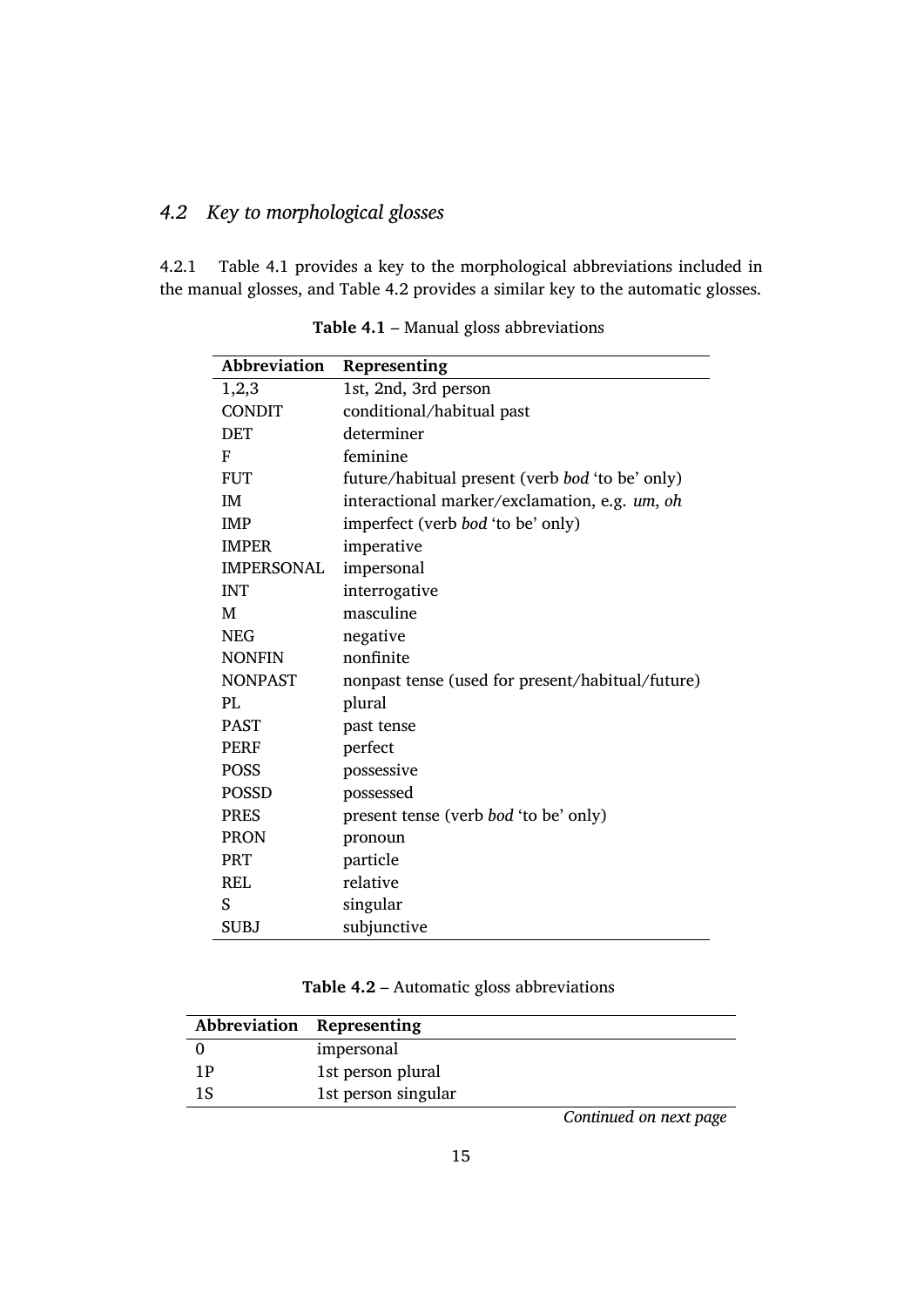| Abbreviation | Representing                                             |
|--------------|----------------------------------------------------------|
| 123S         | 1st, 2nd, 3rd person singular                            |
| 123P         | 1st, 2nd, 3rd person plural                              |
| 123SP        | 1st, 2nd, 3rd person singular and plural                 |
| 13P          | 1st, 3rd person plural                                   |
| 13S          | 1st, 3rd person singular                                 |
| 12S123P      | 1st, 2nd person singular and 1st, 2nd, 3rd person plural |
| 12S13P       | 1st, 2nd person singular and 1st, 3rd person plural      |
| 23P          | 2nd, 3rd person plural                                   |
| 23S          | 2nd, 3rd person singular                                 |
| 23SP         | 2nd, 3rd person singular or plural                       |
| 2P           | 2nd person plural                                        |
| 2S           | 2nd person singular                                      |
| 2SP          | 2nd person singular or plural                            |
| 2S123P       | 2nd person singular and 1st, 2nd, 3rd person plural      |
| 3P           | 3rd person plural                                        |
| 3S           | 3rd person singular                                      |
| 3SP          | 3rd person singular or plural                            |
| A.POT        | adjective of potential                                   |
| ADJ          | adjective                                                |
| ADV          | adverb                                                   |
| AFF          | affirmative                                              |
| AG           | agent                                                    |
| AM           | aspirate mutation                                        |
| AV           | adjective or verb                                        |
| ASV          | adjective, singular noun, or verb                        |
| AUG          | augmentative                                             |
| BE           | auxiliary verb 'be'                                      |
| <b>COMP</b>  | comparative                                              |
| COND         | conditional                                              |
| <b>CONJ</b>  | conjunction                                              |
| <b>DEF</b>   | definite                                                 |
| <b>DEM</b>   | demonstrative                                            |
| <b>DET</b>   | determiner                                               |
| <b>DIM</b>   | diminutive                                               |
| E            | exclamation                                              |
| <b>EMPH</b>  | emphatic                                                 |
| F            | feminine                                                 |
| <b>FAR</b>   | far (demonstrative)                                      |

Table 4.2 – *Continued from previous page*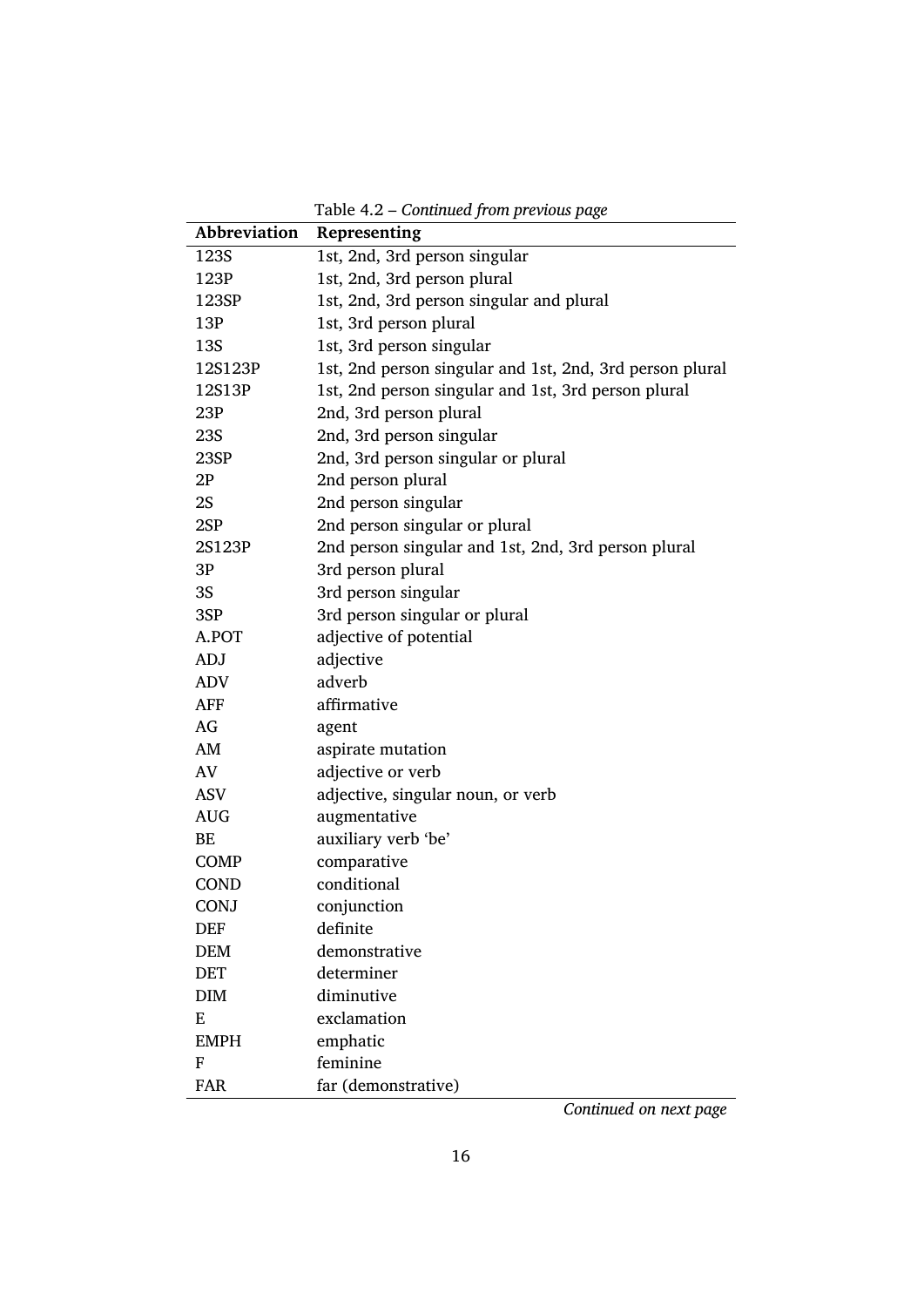| Abbreviation    | Representing                                    |
|-----------------|-------------------------------------------------|
| <b>FOCUS</b>    | item with focus                                 |
| <b>FUT</b>      | future                                          |
| GB              | 's – genitive or auxiliary 'be' elision         |
| <b>GER</b>      | gerund                                          |
| Н               | pre-vocalic h after 3S.F, 1P and 3P possessives |
| <b>HAVE</b>     | auxiliary verb 'have'                           |
| <b>HYP</b>      | hypothetical                                    |
| IM              | interactional marker                            |
| <b>IMPER</b>    | imperative                                      |
| <b>IMPERF</b>   | imperfect                                       |
| <b>INDEF</b>    | indefinite                                      |
| <b>INFIN</b>    | infinitive                                      |
| <b>INT</b>      | interrogative                                   |
| M               | masculine                                       |
| MF              | masculine or feminine                           |
| N               | noun                                            |
| <b>NEAR</b>     | near (demonstrative)                            |
| <b>NEG</b>      | negative                                        |
| <b>NM</b>       | nasal mutation                                  |
| NT              | neuter                                          |
| <b>NUM</b>      | numeral                                         |
| <b>OBJ</b>      | object                                          |
| <b>ORD</b>      | ordinal                                         |
| <b>PAST</b>     | past                                            |
| <b>PASTPART</b> | past participle                                 |
| <b>PERF</b>     | perfect                                         |
| PL              | plural                                          |
| <b>PLUPERF</b>  | pluperfect                                      |
| <b>POSS</b>     | possessive                                      |
| <b>PREP</b>     | preposition                                     |
| PREQ            | pre-qualifier                                   |
| <b>PRES</b>     | present                                         |
| <b>PRESPART</b> | present participle                              |
| <b>PRON</b>     | pronoun                                         |
| PRT             | particle                                        |
| PV              | plural noun or verb                             |
| <b>QUAN</b>     | quantifier                                      |
| <b>REFL</b>     | reflexive                                       |

Table 4.2 – *Continued from previous page*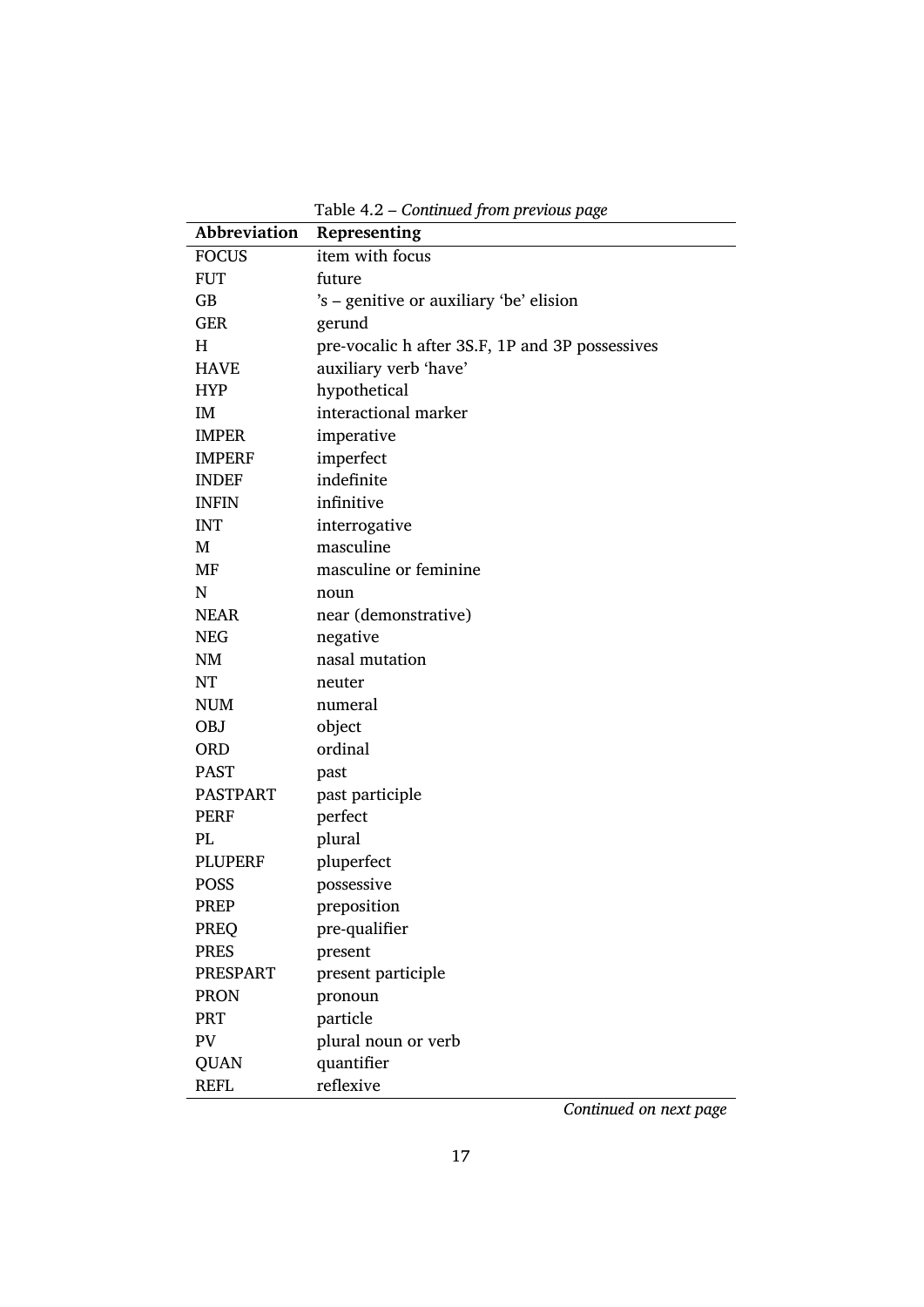| Abbreviation | Representing          |
|--------------|-----------------------|
| <b>REL</b>   | relative              |
| SG           | singular              |
| SM           | soft mutation         |
| <b>SP</b>    | singular or plural    |
| <b>SUB</b>   | subject               |
| <b>SUBJ</b>  | subjunctive           |
| <b>SUP</b>   | superlative           |
| <b>SV</b>    | singular noun or verb |
| <b>TAG</b>   | tag question          |
| V            | verb                  |

Table 4.2 – *Continued from previous page*

4.2.2 Gender-specific adjectives in Welsh are not marked for gender in the gloss. For example, *gwyn* (used to modify masculine nouns) and *wen* (used to modify feminine nouns) are both glossed simply 'white' in the manual glosses but 'white.ADJ.M' and 'white.ADJ. $F + SM$ ' in the automatic glosses.

4.2.3 Numerals are glossed for gender where appropriate. For example, *dau* and *dwy* are glossed as 'two.M' and 'two.F' respectively. The autogloss is be 'two.NUM.M' and 'two.NUM.F' respectively.

4.2.4 Welsh collective nouns are glossed by the English plural. For example, *moch* (singular collective noun indicating 'pigs') has the gloss 'pigs'. The automatic gloss is 'pigs.N.M.PL'.

4.2.5 In the manual glosses of third person singular possessive constructions, the gender of the possessor is marked only where there is positive evidence of that gender (i.e. either when the possessed noun is mutated, or when a gender-specific pronoun follows the possessed noun, specifically referring to the possessor). The gender is marked on the possessive adjective. For example:

'her mother' *ei mam* : POSS.3S mother *ei mham*: POSS.3SF mother *ei mam hi* : POSS.3SF mother PRON.3SF

'his mother' *ei fam* : POSS.3SM mother *ei fam e* : POSS.3SM mother PRON.3SM *ei mam e* : POSS.3SM mother PRON.3SM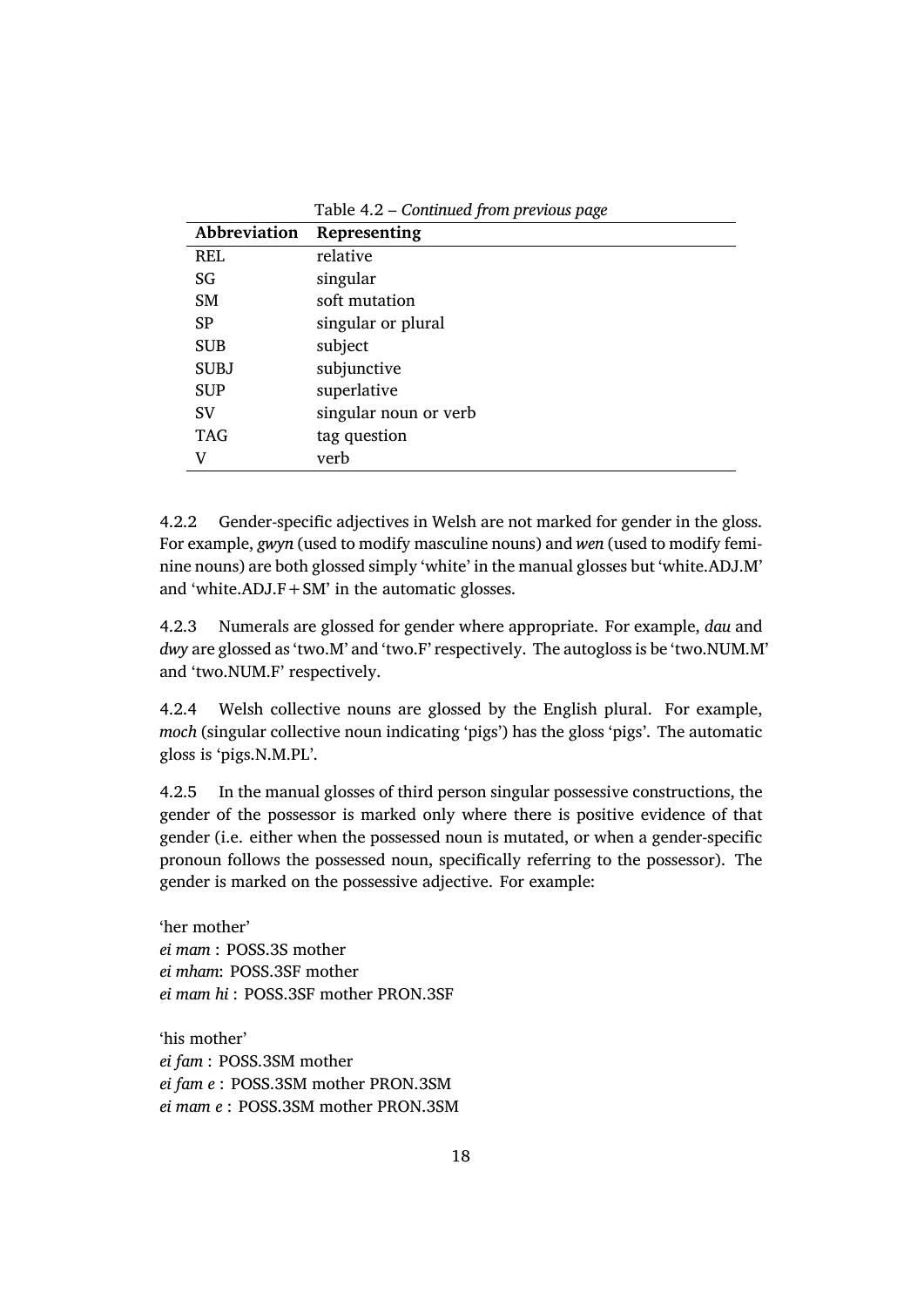The above applies also to possessive constructions involving non-finite verbs preceded by *ei*. For example:

'he was born' *gaeth (e) ei eni*: get.3S.PAST (PRON.3SM) POSS.3SM bear.NONFIN

'he/she was shot' *gaeth ei saethu*: get.3S.PAST POSS.3S shoot.NONFIN

4.2.6 When a possessive construction in the first person singular is marked only by mutation of the noun, the possessed noun is followed in the manual gloss by '.POSSD.1S'. For example:

'my father' *nhad* : father.POSSD.1S

(However, the automatic gloss will mark *nhad* as 'father.N.M.SG+SM'.)

Contrast this with the following:

*fy nhad* : POSS.1S father *nhad i* : father PRON.1S *fy nhad i* : POSS.1S father PRON.1S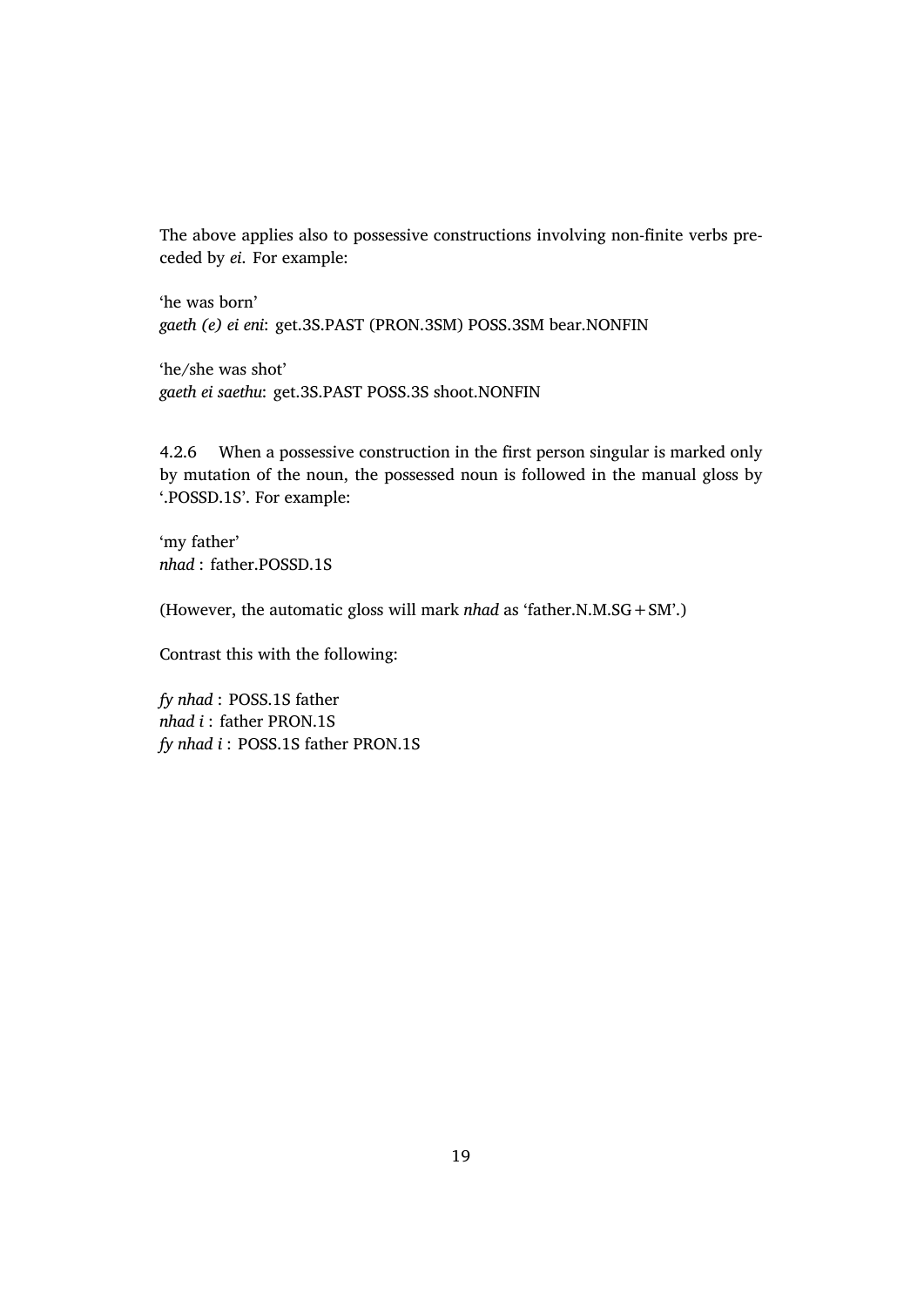## **Section 5**

## **Tags**

5.1.1 Certain phrases in Welsh, usually at the end of an utterance, but also sometimes mid-utterance, are used discursively to engage with the listener. We term these 'tags'. Tags can be agreeing (i.e. they include a verb form that agrees in person, number and tense with the finite verb in the main clause) or they can be non-agreeing. Both kinds are particularly problematic in transcription, as they are seldom seen in the written language and therefore there are no fixed conventions for their spelling. They can also be problematic for glossing.

5.1.2 Table 5.1 is an incomplete list of agreeing tags that may occur, giving the tag as represented by us in the main tier, and its manual gloss. This will serve as a pattern for other agreeing tags with different verbs, tenses and persons.

| <b>Transcription</b>         | <b>Manual gloss</b>  |
|------------------------------|----------------------|
| byddaf                       | be.1S.FUT            |
| na fyddaf                    | NEG be.1S.FUT        |
| yn_byddaf                    | be.1S.FUT.NEG        |
| medri                        | can.2S.NONPAST       |
| na fedri                     | NEG can.2S.NONPAST   |
| yn_medri                     | can.2S.NONPAST.NEG   |
| dylai                        | should.3S.CONDIT     |
| na ddylai                    | NEG should.3S.CONDIT |
| yn_dylai                     | should.3S.CONDIT.NEG |
| ydy, yndy                    | be.3S.PRES           |
| nac(y)dy                     | NEG be.3S.PRES       |
| yn_dydy, yn_tydy, dydy, tydy | be.3S.PRES.NEG       |
| oes e                        | be.3S.PRES there     |
| nag oes e                    | NEG be 3S.PRES there |
| yn does e, does e            | be.3S.PRES.NEG there |

**Table 5.1** – Agreeing tags

5.1.3 Table 5.2 is a list of common non-agreeing tags with their spellings and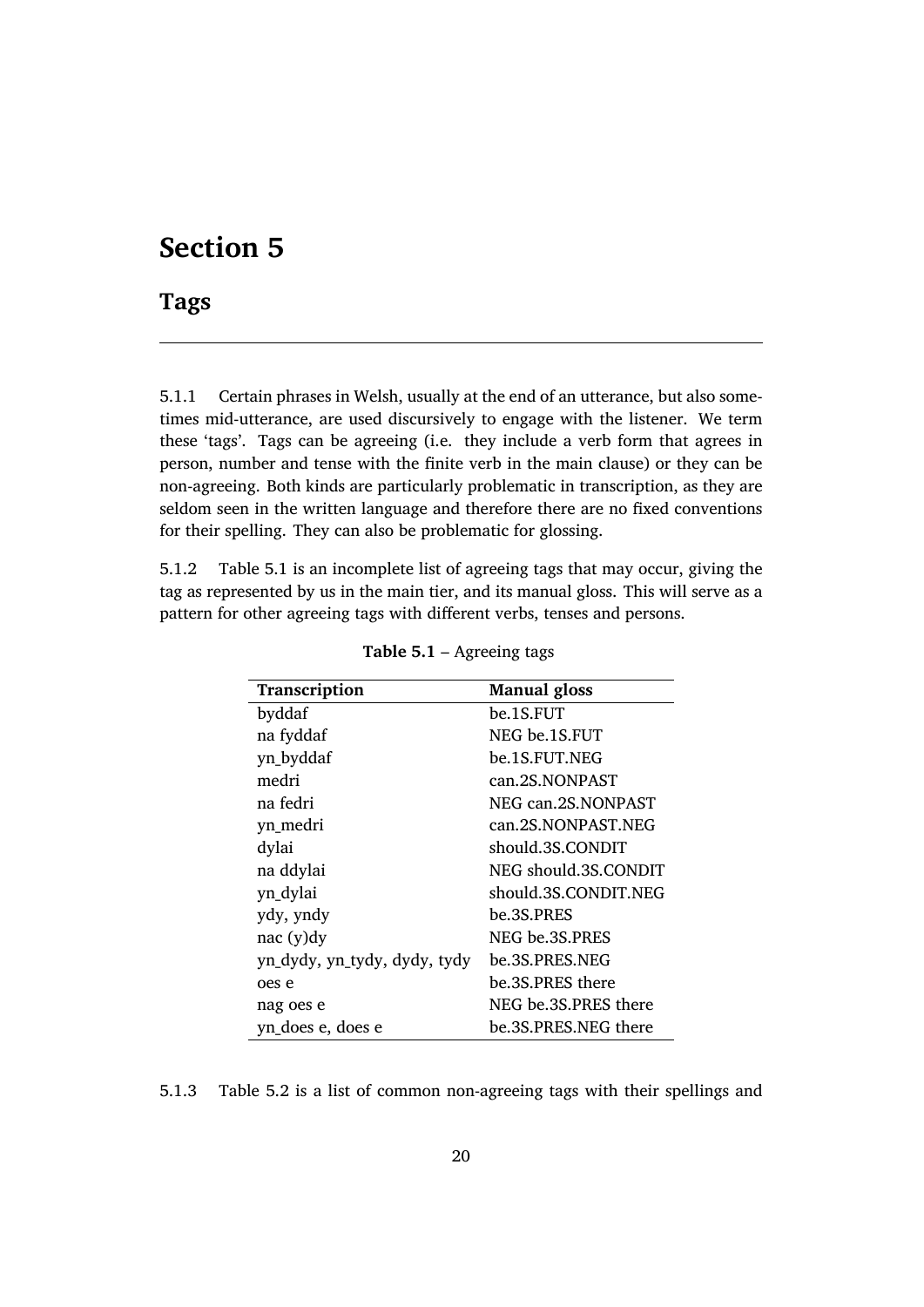their glosses.

| Transcription        | <b>Manual gloss</b>    |
|----------------------|------------------------|
| felly, (fe)lly       | thus                   |
| wsti, ysti, sti      | know.2S                |
| wchi, (w)chi         | know.2PL               |
| yli, (y)li           | see.2S.IMPER           |
| ylwch, (y)lwch       | see.2PL.IMPER          |
| yn_de, de            | <b>TAG</b>             |
| yn_do, do            | yes                    |
| yn_dyfe, dyfe        | PRT.INT.NEG            |
| chimod, chibod       | know.2PL               |
| chwel                | see.2PL                |
| deud                 | say.2S.IMPER           |
| deuda                | say.2S.IMPER           |
| deudwch, (deu)dwch   | say.2PL.IMPER          |
| dywedwch             | say.2PL.IMPER          |
| yn_dofe, dofe        | yes                    |
| dywed, dywad, dŵad   | say.2S.IMPER           |
| fel                  | like                   |
| gwed                 | say.2S.IMPER           |
| iawn                 | right                  |
| na                   | no                     |
| naci                 | no                     |
| naddo                | no                     |
| nag yfe              | NEG PRT.INT            |
| nage                 | no                     |
| ti gweld, ti weld    | PRON.2S see.NONFIN     |
| ti (y)n gweld        | PRON.2S PRT see.NONFIN |
| timod, tibod, timbod | know.2S                |
| twel, tiwel, tweld   | see.2S                 |
| ie, ia               | yes                    |
| yfe                  | PRT.INT                |
| sbo                  | suppose.1S.PRES        |
| wasi                 | mate                   |

**Table 5.2** – Non-agreeing tags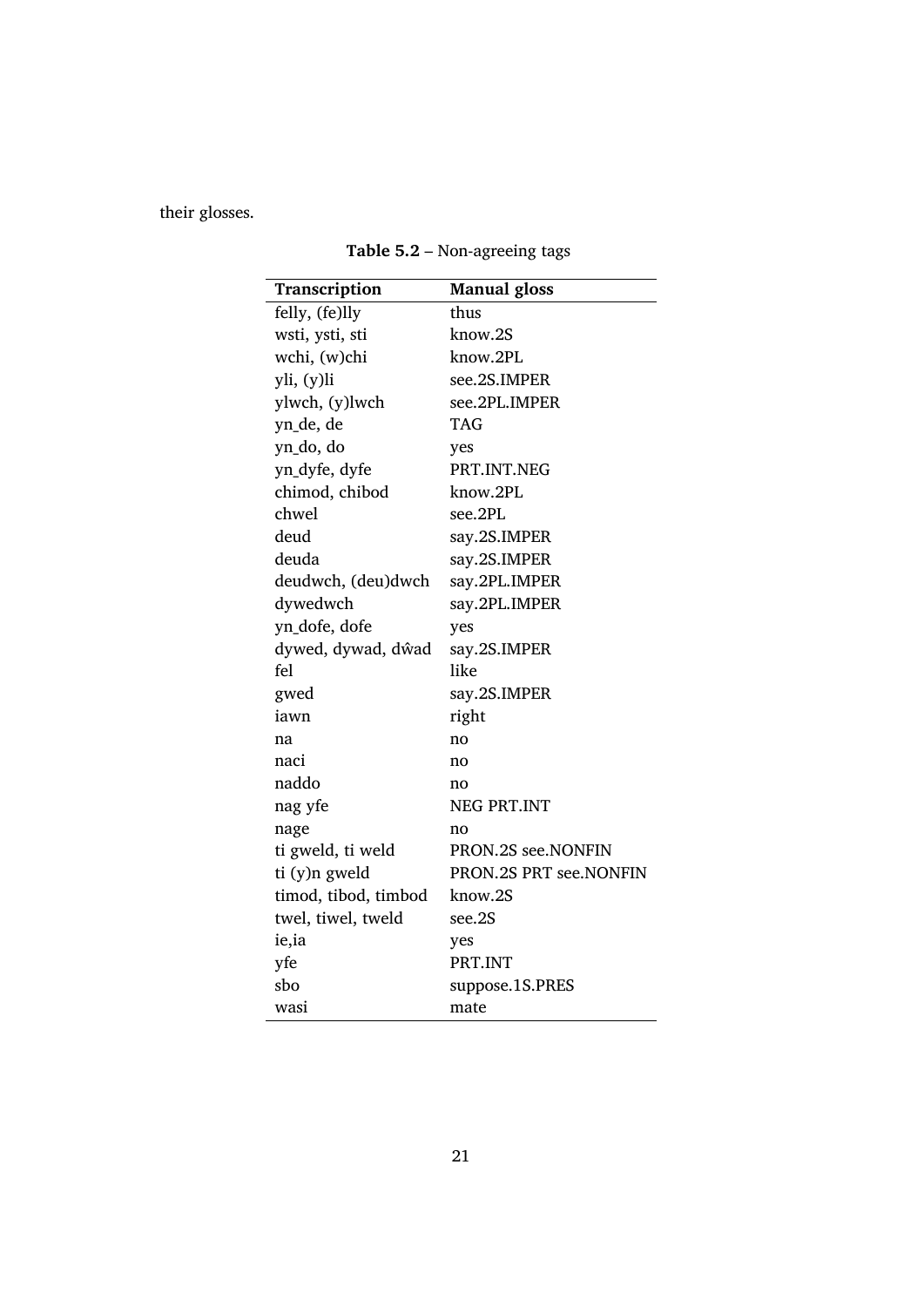### **References**

Canolfan Bedwyr (2008). *Cysgliad*. Prifysgol Bangor.

- Deuchar, M. (2005). Minority language survival in northwest wales: an introduction. In J. Cohen, K. McAlister, K. Rolstad, and J. MacSwan (Eds.), *Proceedings of the 4th International Symposium on Bilingualism*, Somerville, MA, pp. 621–624. Cascadilla Press.
- Deuchar, M., P. Davies, J. Herring, M. P. Couto, and D. Carter (2014). Building bilingual corpora. In E. M. Thomas and I. Mennen (Eds.), *Advances in the Study of Bilingualism*, pp. 93–111. Clevedon: Multilingual Matters.
- Donnelly, K. and M. Deuchar (2011). Using constraint grammar in the Bangor Autoglosser to disambiguate multilingual spoken text. In *Constraint Grammar Applications: Proceedings of the NODALIDA 2011 Workshop, Riga, Latvia*, NEALT Proceedings Series, Tartu.
- Griffiths, B. and D. G. Jones (Eds.) (1995). *Geiriadur yr Academi / The Welsh Academy English-Welsh Dictionary*. Cardiff: University of Wales Press. See also: geiriaduracademi.org.
- King, G. (2003). *Modern Welsh : a comprehensive grammar* (2nd ed.). London: Routledge.
- MacWhinney, B. (2000). *The CHILDES Project: Tools for Analyzing Talk* (3rd ed.). Mahwah: Lawrence Erlbaum.
- OED (2008). *Oxford English Dictionary*. Oxford: Oxford University Press. See also: oed.com.
- Thomas, P. W. (1996). *Gramadeg y Gymraeg*. Cardiff: University of Wales Press.
- Thomas, R. J. (Ed.) (1950-2004). *Geiriadur Prifysgol Cymru : a dictionary of the Welsh language*. Cardiff: University of Wales Press. See also: welsh-dictionary. ac.uk/gpc/gpc.html.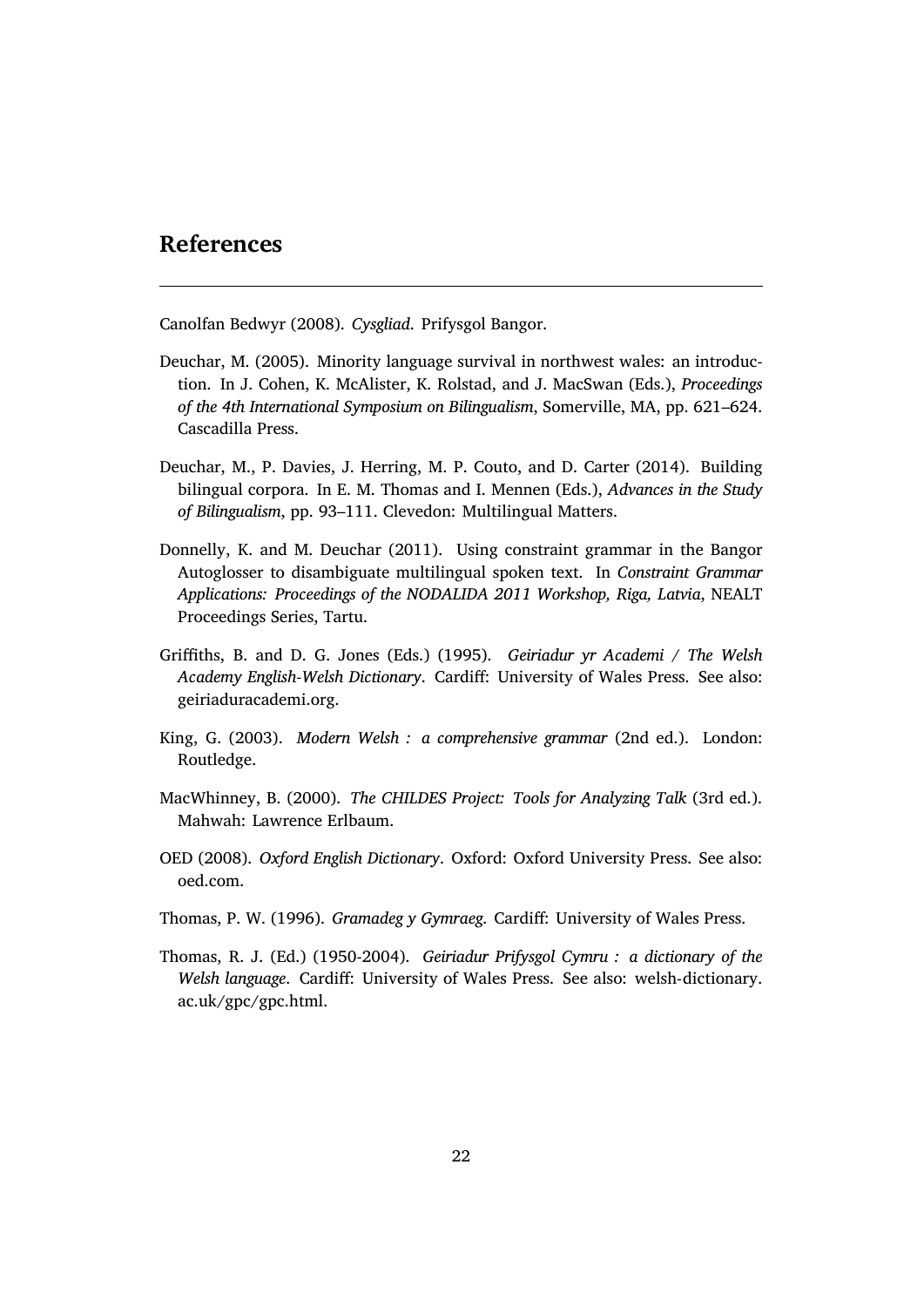# **Appendix**

## *File Summary*

| Filename            | Length (mm:ss) | Number of         | Age (years) | <b>Sex</b>        |
|---------------------|----------------|-------------------|-------------|-------------------|
|                     |                | main participants |             |                   |
| Davies1             | 35:07          | $\overline{2}$    | 18, 19      | FF                |
| Davies2             | 43:05          | $\overline{2}$    | 23, 23      | $\rm FF$          |
| Davies3             | 35:32          | $\overline{2}$    | 13, 15      | MM                |
| Davies4             | 38:38          | $\overline{2}$    | 57, 57      | $\text{MM}{}$     |
| Davies <sub>5</sub> | 35:36          | 3                 | 17, 18, 18  | <b>MMM</b>        |
| Davies6             | 34:51          | $\overline{2}$    | 23, 25      | MM                |
| Davies7             | 20:04          | $\overline{2}$    | 14, 16      | $\rm FF$          |
| Davies9             | 18:19          | $\overline{2}$    | 19, 22      | MM                |
| Davies10            | 25:20          | 3                 | 52, 58, 63  | MMF               |
| Davies11            | 33:56          | 3                 | 52, 67, 72  | <b>FMF</b>        |
| Davies12            | 34:09          | $\overline{2}$    | 19, 20      | $\rm FF$          |
| Davies13            | 32:18          | $\overline{2}$    | 19, 20      | MM                |
| Davies14            | 27:46          | $\overline{2}$    | 53, 67      | <b>FM</b>         |
| Davies15            | 32:48          | $\overline{2}$    | 23, 26      | $\rm FF$          |
| Davies16            | 34:24          | $\overline{2}$    | 16, 16      | MM                |
| Davies17            | 29:49          | $\overline{2}$    | 31, 35      | MF                |
| Deuchar1            | 29:49          | $\overline{2}$    | 64, 65      | $\rm FF$          |
| Fusser <sub>3</sub> | 32:36          | $\overline{2}$    | 31, 32      | FF                |
| Fusser4             | 31:46          | $\overline{2}$    | 54,73       | MF                |
| Fusser <sub>5</sub> | 35:25          | 3                 | 29, 36, 42  | <b>MFF</b>        |
| Fusser6             | 20:10          | $\overline{2}$    | 36, 52      | FF                |
| Fusser7             | 25:45          | $\overline{2}$    | 36, 39      | FF                |
| Fusser8             | 63:53          | 3                 | 59, 60, 70  | <b>FFF</b>        |
| Fusser9             | 46:22          | $\overline{2}$    | 57, 58      | MM                |
| Fusser10            | 35:31          | $\overline{2}$    | 53, 57      | MM                |
| Fusser11            | 45:40          | $\overline{2}$    | 52, 77      | $\mathop{\rm MM}$ |
| Fusser12            | 60:32          | 3                 | 18, 46, 58  | FFF               |
| Fusser13            | 55:20          | 3                 | 60, 61, 65  | <b>FFM</b>        |
| Fusser14            | 26:43          | $\overline{2}$    | 43, 47      | MF                |
| Fusser15            | 39:46          | $\overline{2}$    | 40,50       | <b>FM</b>         |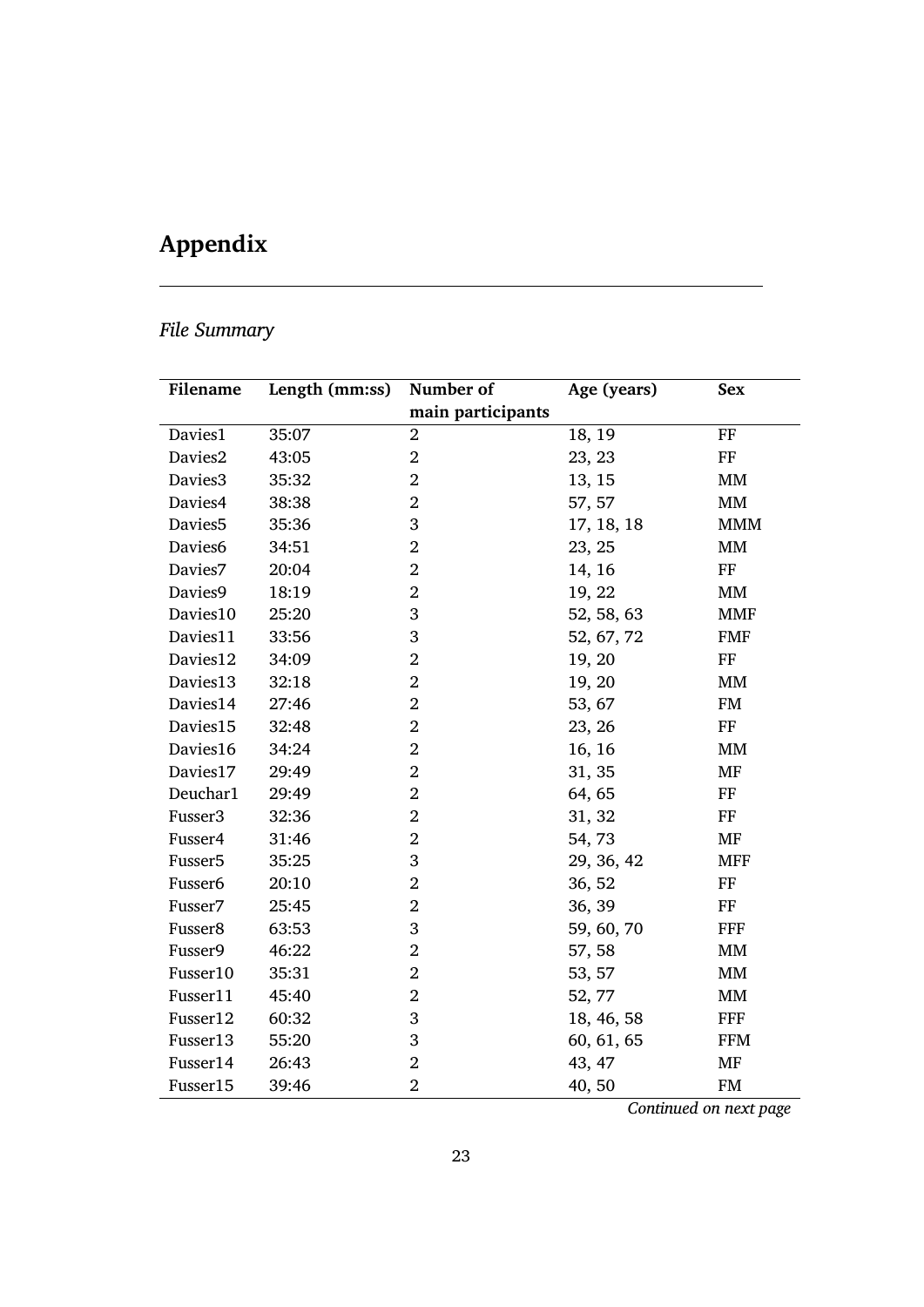| Filename             | Length (mm:ss) | Continued from previous page<br>Number of | Age (years)        | Sex               |
|----------------------|----------------|-------------------------------------------|--------------------|-------------------|
|                      |                | main participants                         |                    |                   |
| Fusser16             | 38:55          | $\overline{2}$                            | 68, 69             | $\rm FF$          |
| Fusser17             | 49:13          | $\overline{2}$                            | 47, 65             | MM                |
| Fusser18             | 34:48          | $\overline{2}$                            | 41, 41             | MF                |
| Fusser19             | 33:24          | $\overline{2}$                            | 28, 38             | <b>FM</b>         |
| Fusser21             | 37:00          | $\overline{2}$                            | 16, 17             | FF                |
| Fusser22             | 27:52          | $\overline{2}$                            | 40, 49             | <b>FM</b>         |
| Fusser23             | 36:50          | $\overline{2}$                            | 71, 81             | MF                |
| Fusser25             | 32:30          | $\overline{2}$                            | 25, 25             | MF                |
| Fusser26             | 35:50          | $\overline{2}$                            | 69,71              | <b>FM</b>         |
| Fusser27             | 33:42          | $\overline{2}$                            | 19, 20             | FF                |
| Fusser <sub>28</sub> | 20:12          | $\overline{2}$                            | 21, 30             | MM                |
| Fusser29             | 31:42          | $\overline{2}$                            | 25, 27             | $\rm FF$          |
| Fusser30             | 34:37          | $\overline{2}$                            | 25, 28             | FF                |
| Fusser31             | 36:06          | $\overline{2}$                            | 12, 43             | $\mathop{\rm MM}$ |
| Fusser32             | 34:55          | 3                                         | 25, 34, 64         | <b>FMM</b>        |
| Lloyd1               | 34:56          | $\overline{2}$                            | 53, 53             | MF                |
| Robert1              | 33:50          | $\overline{2}$                            | 25, 29             | <b>FM</b>         |
| Robert2              | 40:29          | $\overline{2}$                            | 19, 19             | MF                |
| Robert3              | 32:06          | $\overline{2}$                            | 15, 16             | FF                |
| Robert4              | 32:42          | $\overline{2}$                            | 24, 25             | FF                |
| Robert5              | 41:29          | $\overline{2}$                            | 59,89              | FF                |
| Robert6              | 29:26          | $\overline{2}$                            | 27,56              | FF                |
| Robert7              | 35:31          | 3                                         | 34, 57, 66         | <b>MFM</b>        |
| Robert8              | 39:40          | 5                                         | 77, 79, 81, 82, 86 | <b>MMMMM</b>      |
| Robert9              | 30:32          | $\overline{2}$                            | 23, 35             | FM                |
| Roberts1             | 35:22          | $\overline{2}$                            | 25, 33             | MM                |
| Roberts2             | 40:19          | $\overline{2}$                            | 45, 45             | FF                |
| Roberts3             | 40:08          | $\overline{2}$                            | 41,56              | FF                |
| Roberts4             | 40:01          | $\overline{2}$                            | 19, 21             | MF                |
| Smith1               | 25:14          | 2                                         | 17, 45             | MM                |
| Stammers1            | 29:56          | $\overline{2}$                            | 61, 72             | MM                |
| Stammers2            | 30:10          | 2                                         | 10, 38             | FF                |
| Stammers3            | 31:16          | 2                                         | 33, 37             | FM                |
| Stammers4            | 30:04          | $\overline{2}$                            | 40, 42             | FM                |
| Stammers5            | 34:48          | $\overline{2}$                            | 36, 39             | FM                |
| Stammers6            | 44:59          | 3                                         | 18, 48, 49         | <b>FMF</b>        |
| Stammers7            | 34:06          | 2                                         | 25, 31             | MM                |

*Continued from previous page*